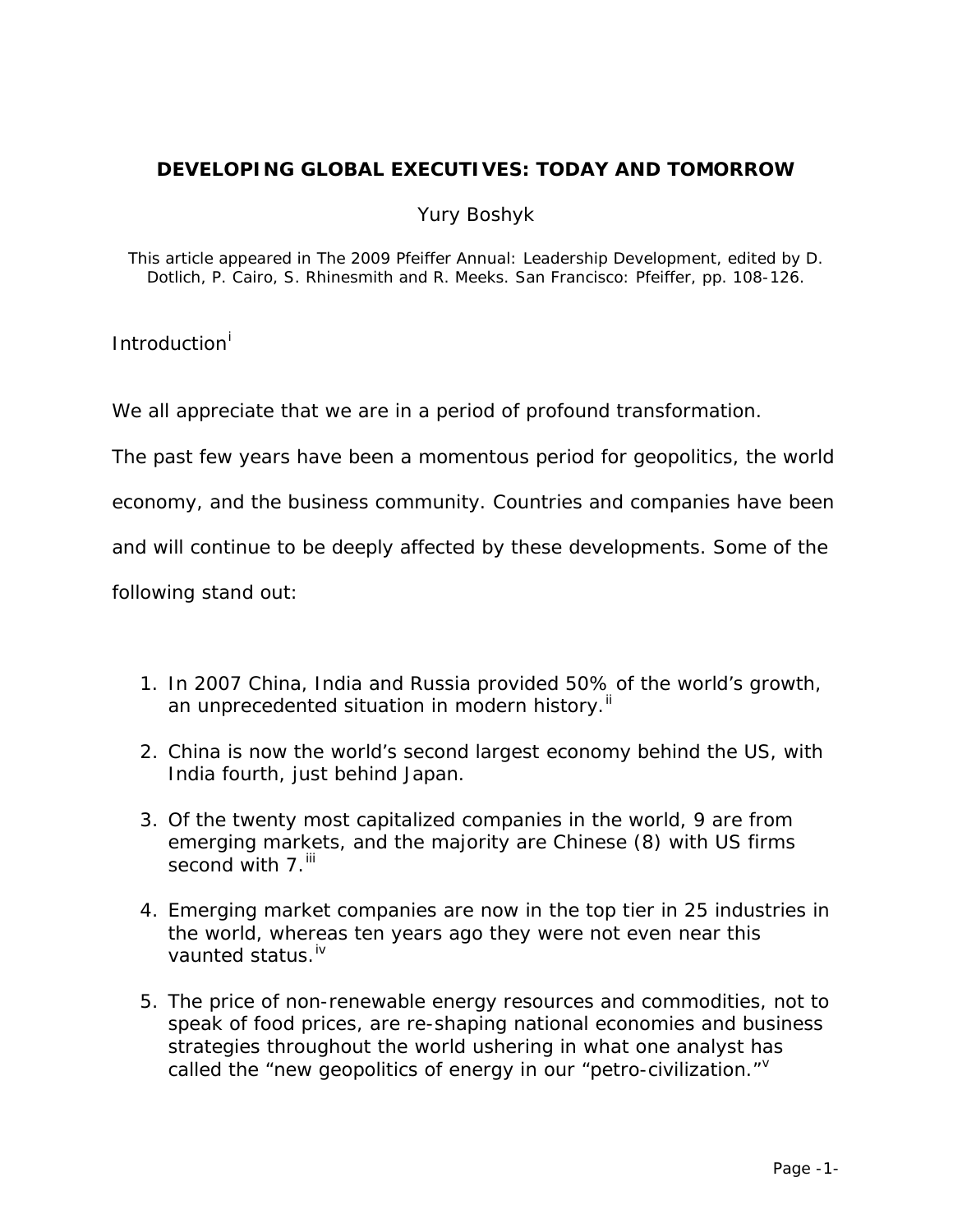- 6. The ownership structure of many top companies such as Citigroup, UBS, and Standard Bank of South Africa has also changed to include substantial participation by the ever more powerful sovereign wealth funds, and indi[vi](#page-28-4)duals and companies from emerging markets. Vi
- 7. On social issues, all governments have agreed that global warming is caused primarily by human activity and that the issue is serious enough to warrant urgent and coordinated global measures. This agreed reality will also shape the geopolitics of energy and many globalizing trends. Vil
- 8. The number of people in abject poverty in the world has decreased substantially to the point that we are well on our way to reaching the U.N. target for the reduction of extreme poverty; this significant reduction in poverty also means new consumers entering the market. Global prosperity and wealth has never been greater and more distributed throughout the world. By 2025 China and India will add nearly 1 billion consumers to the global middle class. Vill
- 9. We are living in "the most peaceful time in our species' existence."<sup>[ix](#page-28-7)</sup>
- 10. As population growth declines in developed countries, there is an unprecedented generational handover taking place that affects entire industries and companies.<sup>[x](#page-28-8)</sup>

These trends and issues have reinforced the Janus-like reality of continuous global integration and regional/local resurgence, the continuing success of large multinationals from developed countries, and the rise of what *The Economist* has labeled the new "challengers"—or what we call Emerging Country Companies (ECCs).<sup>[xi](#page-28-9)</sup> These developments also signal a defining moment in the shift of economic and political power away from the traditional "Western" countries and Japan to a truly multipolar and globalized world. The next few years promise to be no less momentous.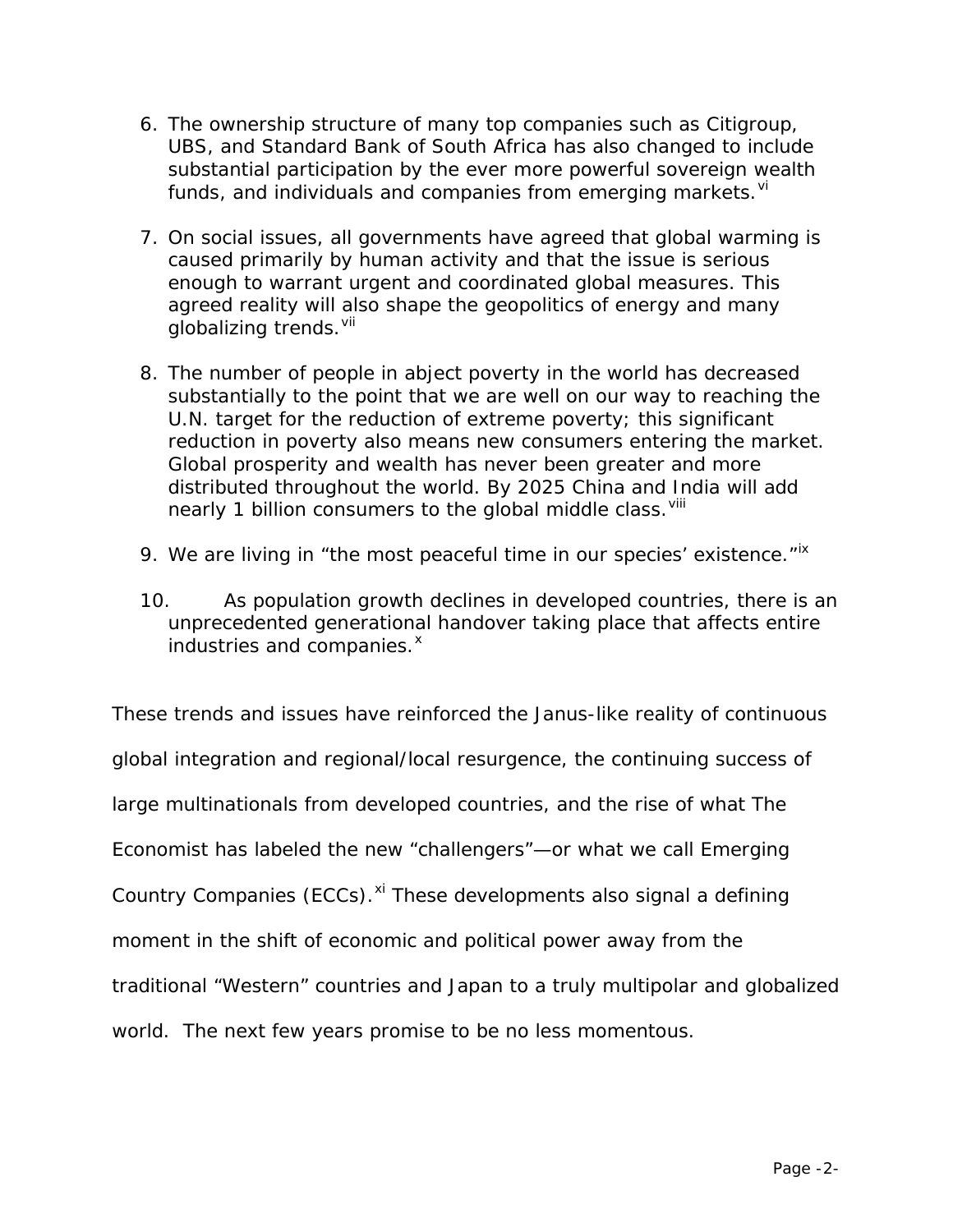At the beginning of the  $21^{st}$  century many felt the business community to be the major driving force behind this transformation. Today there is a more sober understanding that other major forces are also at work, in particular greater government and civil sector activity and credibility due in part to the public's reaction to the recent scandals in the private sector. This has led companies to work on shaping and engaging with the external environment of their business as never before and to work "on the fundamentals" such as business acumen, alignment, and execution—the exact prescription for company leaders in turbulent times suggested by Peter Drucker almost thirty years ago.<sup>[xii](#page-28-10)</sup>

The educational and leadership development needs of companies and many organizations are also changing, reflecting the close co-relation between a company's strategy, the business environment and the development of its global executives.

Naturally, there is a distinct craving for the "the next new thing" in executive education. But the general direction of developing global executives is very much the same as it has been for many years-- and that the agenda for executive development today and in the future is to get better at supporting global executive learning:

"We long ago gave up the notion that there is one type of global executive or that there is a simple answer for how to develop international executive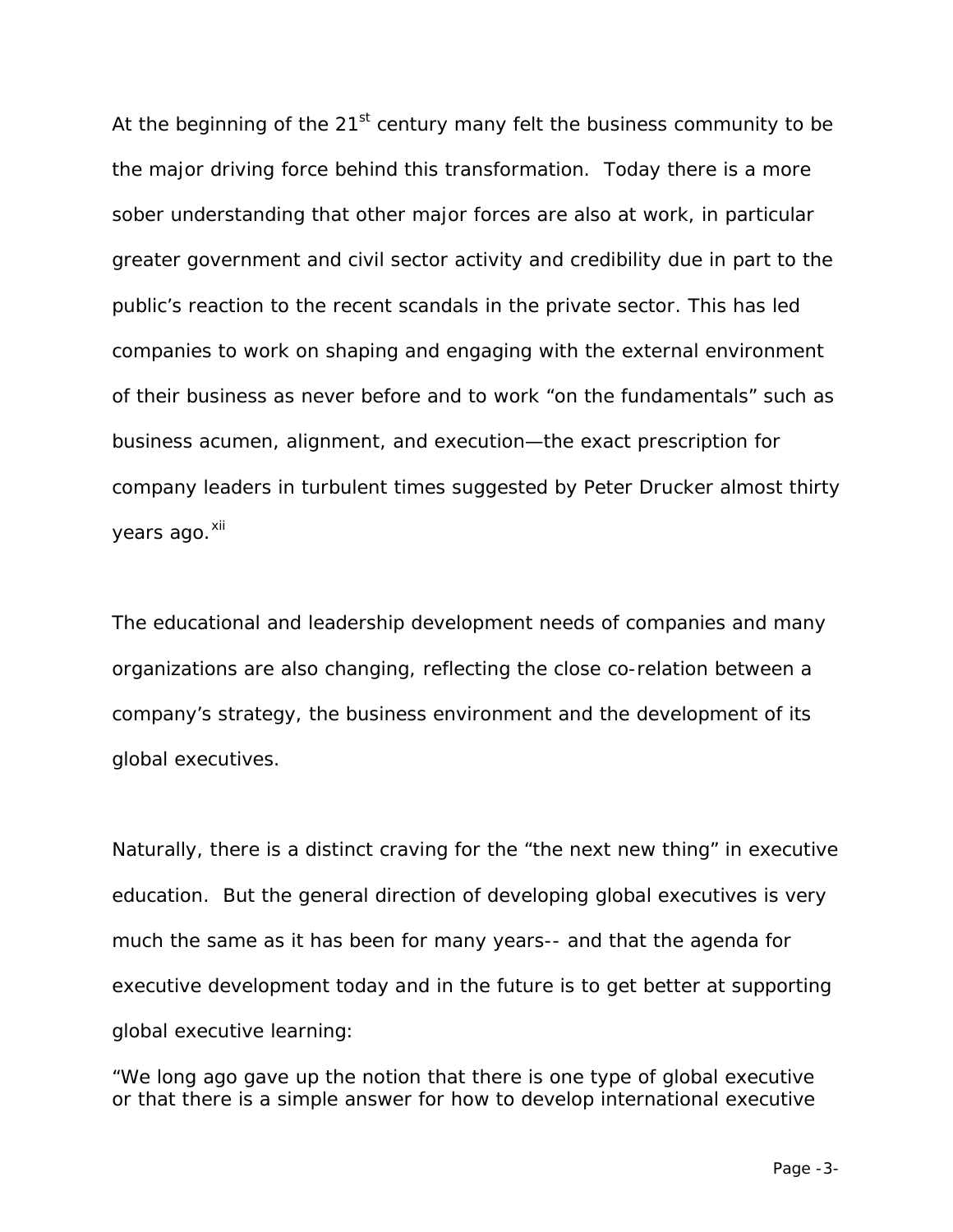talent. Our experiences, however, and those of our executives, [interviewed] tell us that our model still holds: Strategy must drive development, select talented people but leave room for discovery, start them early and make sure they are able to get the global experiences that matter, and then support and help in the learning, and 'the right stuff' will emerge."<sup>[xiii](#page-28-11)</sup>

The authors who stated this conducted their research before the clear outlines of the trends listed above were seen on the horizon and their effects clearly felt. This is why some practitioners believe that the situation today is far more complex, very much like the words of a British Army marching song that has the refrain: "We don't know where we're going—we only know we're going there together."<sup>[xiv](#page-28-12)</sup>

So what has changed? And what is different? Strategy does indeed drive the development of global executives. And one of the seminal strategic issues and concerns has been globalization, specifically the rise of emerging countries and a more integrated, multipolar world that have transformed and created new supply and business value chains, and, of course, provided new sources of capital. Not surprisingly, "globalization" has been and continues to be one of the major concerns to the vast majority of CEOs in the US and elsewhere. But the nature of globalization has changed over the years.

In our view, there have been two distinct phases with globalization with regard to emerging market activity. During the first phase of interest in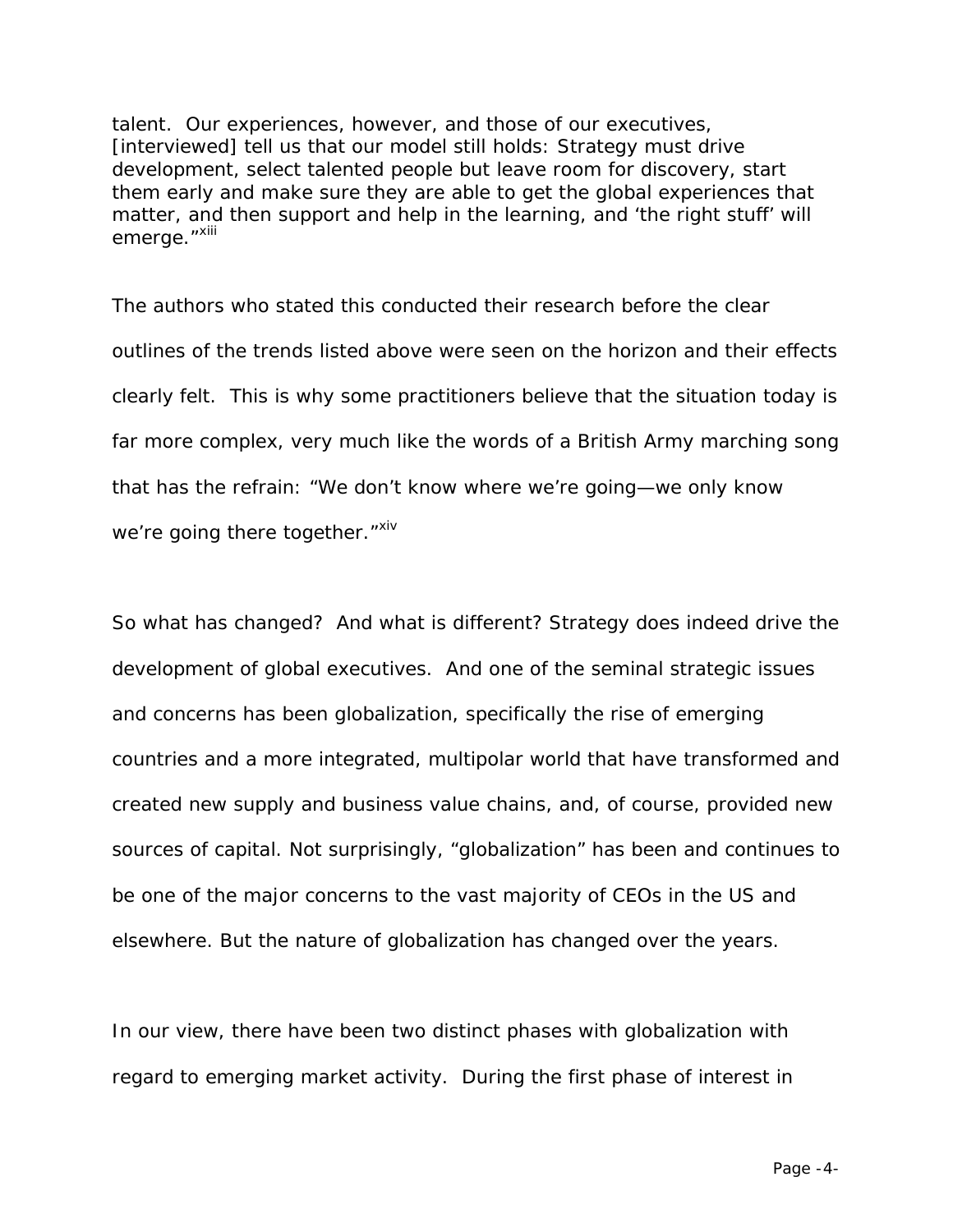emerging markets --just after the fall of the Berlin wall in 1989 and with the collapse of the Soviet Union in 1991 to about 1998 with the Asian and Russian crises and subsequent general disillusionment with emerging markets--several very well known multinational companies like ABB, GE and VW started or increased their "globalization" initiatives including the integration and development of what they called "global brains." $x = x + y$ 

One could perhaps call this first phase the era of "Westernization" as Western companies and countries focused their attention on the three billion people that either re-entered or entered the world political and economic system at the end of the Cold War, especially the so-called BRIC countries— Brazil, Russia, India and China—and a host of others. It was also the time when several studies appeared that argued for the necessity of developing global managers and executives in the broader context in the "war for talent."<sup>xvi</sup> The thinking and analyses in some of these studies, and even subsequent behaviors by companies were typically "western," reflecting the world's North-South divide and even in some cases the arrogance of developed countries and western cultures towards others not of their kind. One saw frequent references to "exploiting emerging markets" and everything as a one-way street with Developed Country Companies—or what we call DCCs—priding themselves that they were bringing progress, superior technology and managerial techniques. This perspective blinded many from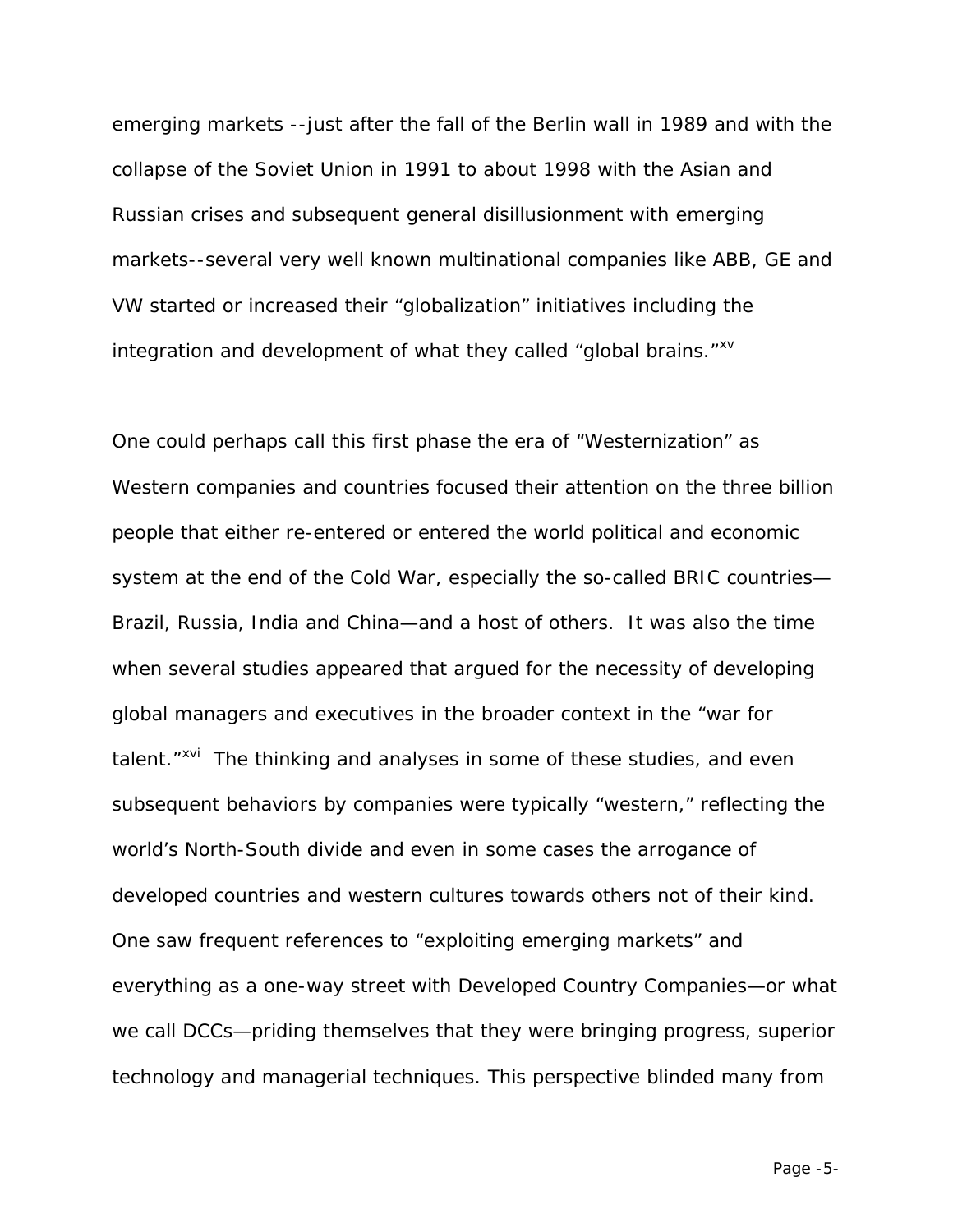seeing that some of their greatest competitors would be from these same emerging countries. Even today, some DCC representatives told us that they are making a conscious effort to change the behaviors and attitudes of their executives so that they come to respect other non-European or non-US cultures and people with whom they work.

Developed Country Companies (DCCs) followed a pattern of acquisition and growth that today has left most of the leading multinationals with a similar profile: One hundred of the largest non-financial corporations have on average one-half their sales, assets and employees overseas.<sup>[xvii](#page-29-2)</sup> For them, Nations."<sup>xviii</sup>The fact remains, however, that the developed countries and "Everything is global: the global supply chain, the global market, global competition, the global talent base and our cafeterias are like the United regions have had an historic head start on developing global executives and so a good part of our research for this article has concentrated on their experiences.

Nevertheless, times are also changing, even for small and medium sized companies in developed countries. In the US, the Manufacturer's Association, the majority of whose members are small and medium-sized enterprises, warned members recently that one out of three US manufacturers would go into bankruptcy if they do not source and sell their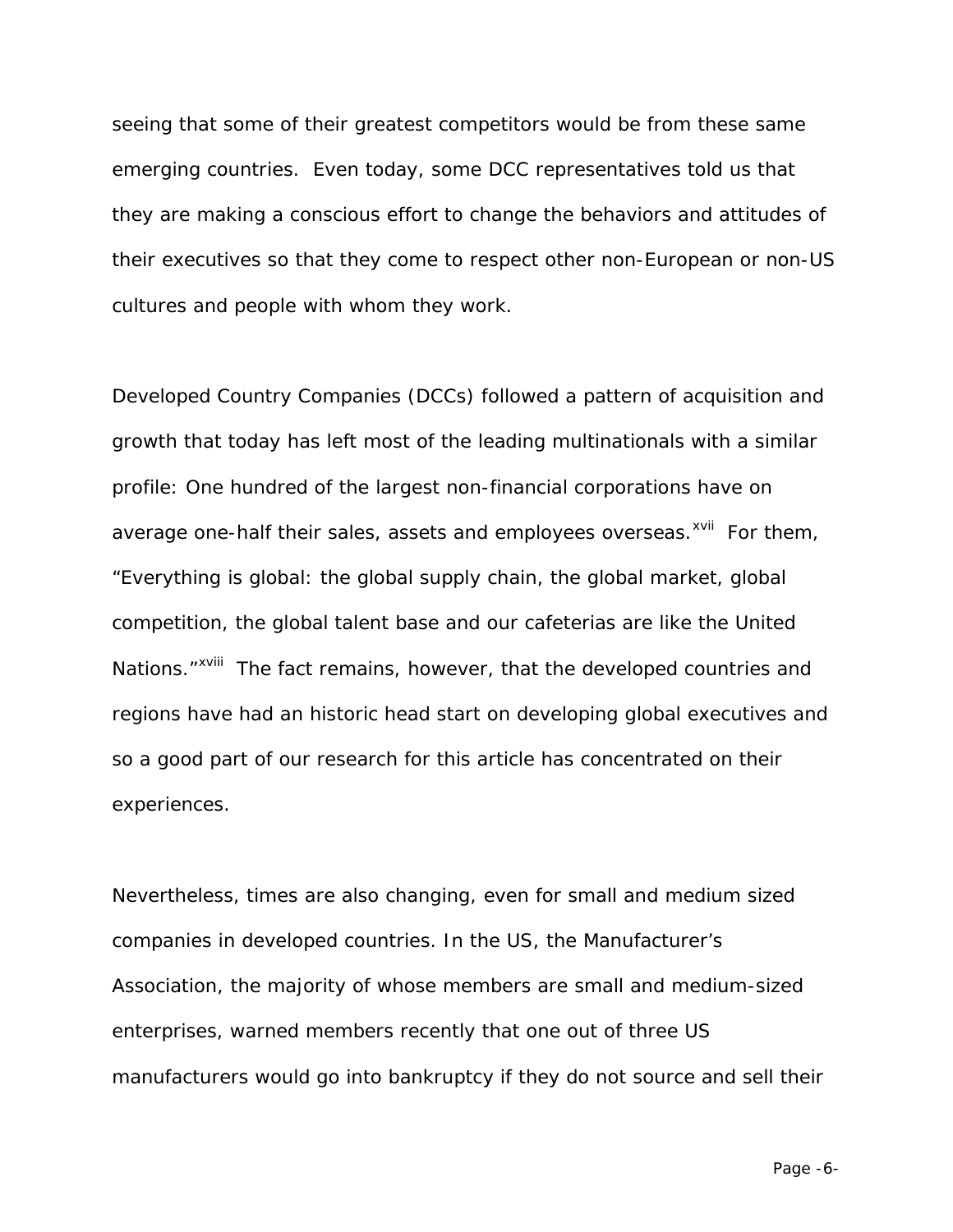products abroad.<sup>xix</sup> At the same time, the Chinese government is working very hard to encourage its companies to be more "outward bound." Globalization, therefore, is a two-way street that holds similar challenges and opportunities for companies large and small in developed and emerging economies.

Today, however, we are in the second phase of globalization. This phase came after the dot.com bubble and the financial crises in Russia and Asia. It is characterized by the determined rise of Asia and a new dynamism in several areas of the world that has contributed to the emergence of ECCs and to the developments we mentioned at the beginning of this article. The third phase is coming, and that will be the era of greater multipolar engagement and globalization, something we shall address later in this article. Before we do so, let us consider a few key issues affecting the development landscape today.

# **The Development Landscape Today; Revisiting "On the Job" Development and International Assignments**

In some companies we hear the oft-repeated (and sometimes misguided) "mantra" that "two-thirds of leadership development comes from job experience, about one-third from mentoring and coaching, and a smidgen from classroom training".<sup>xx</sup> It is a truism, now confirmed by research, that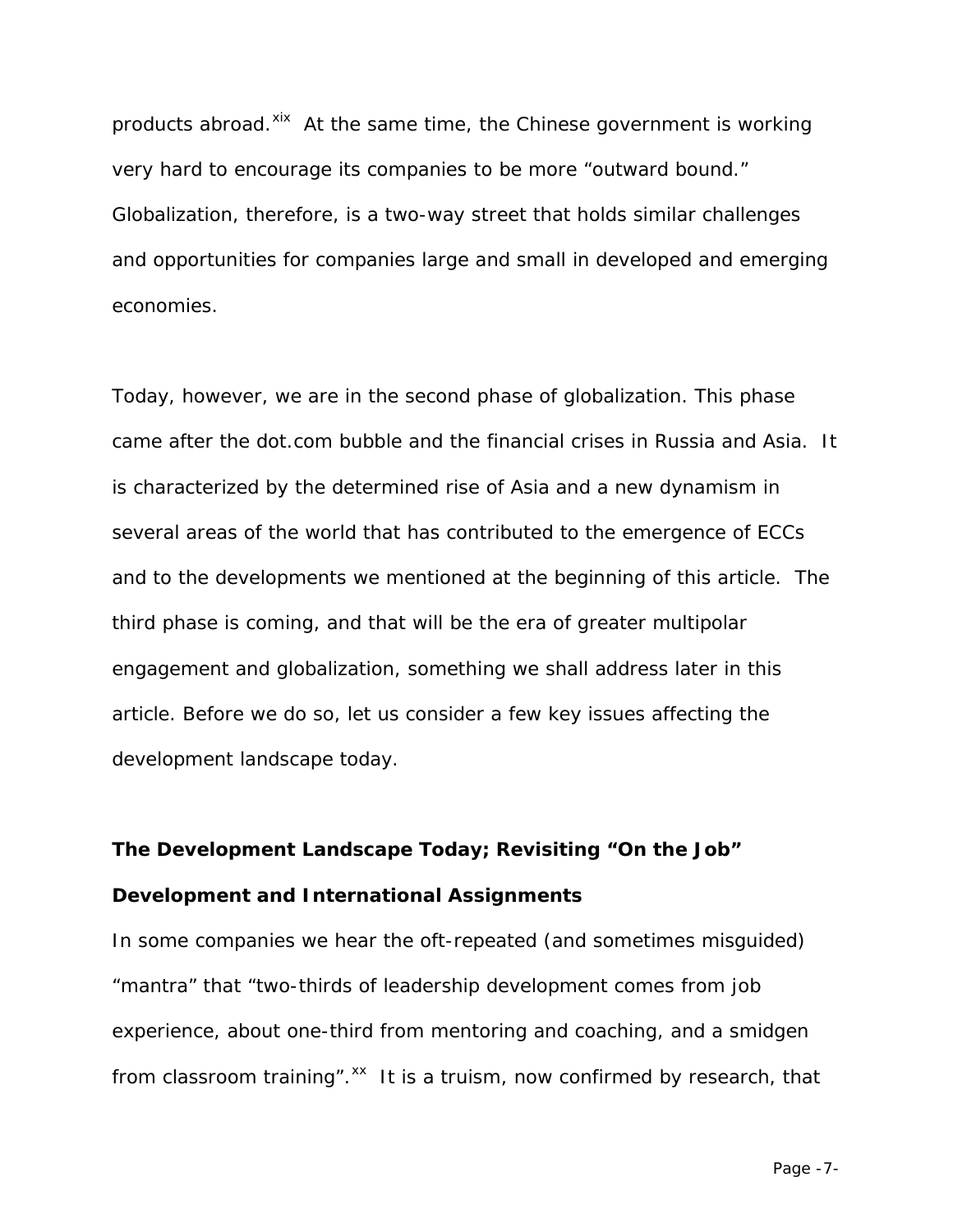"Learning on the job" is of course the reality for most managers, likewise with the development of global executives—the difference being that it takes about twenty-five years to develop a global senior executive.<sup>[xxi](#page-29-6)</sup> However, the research also shows that while executives learn most from actual experience and "difficult situations," they could learn much better and more efficiently if there were an opportunity and process to help them organize and structure these experiences, either individually and/or collectively. Companies are beginning to see that "learning on the job" and from international assignments can be just a geographic starting point. As Plato once stated, "Experience has taught our best flute players; experience has also taught our worst flute players." In more modern parlance, a recent article in the *Harvard Business Review* refers to this idea as the "experience trap, using a "hit or miss" approach to development."<sup>[xxii](#page-29-7)</sup>

It is important then for companies to help structure the experiences and the learning for their global executives. Many companies admit a need for this improved structure both today and in the future. The reality is that there are very few organizations that integrate and tie systematic reflection and a learning process to these experiences and hence the learning and development is not as efficient and meaningful as it could be. Because of this weakness, the organization suffers, for it does not fully reap the business benefits that could come from this experience and learning.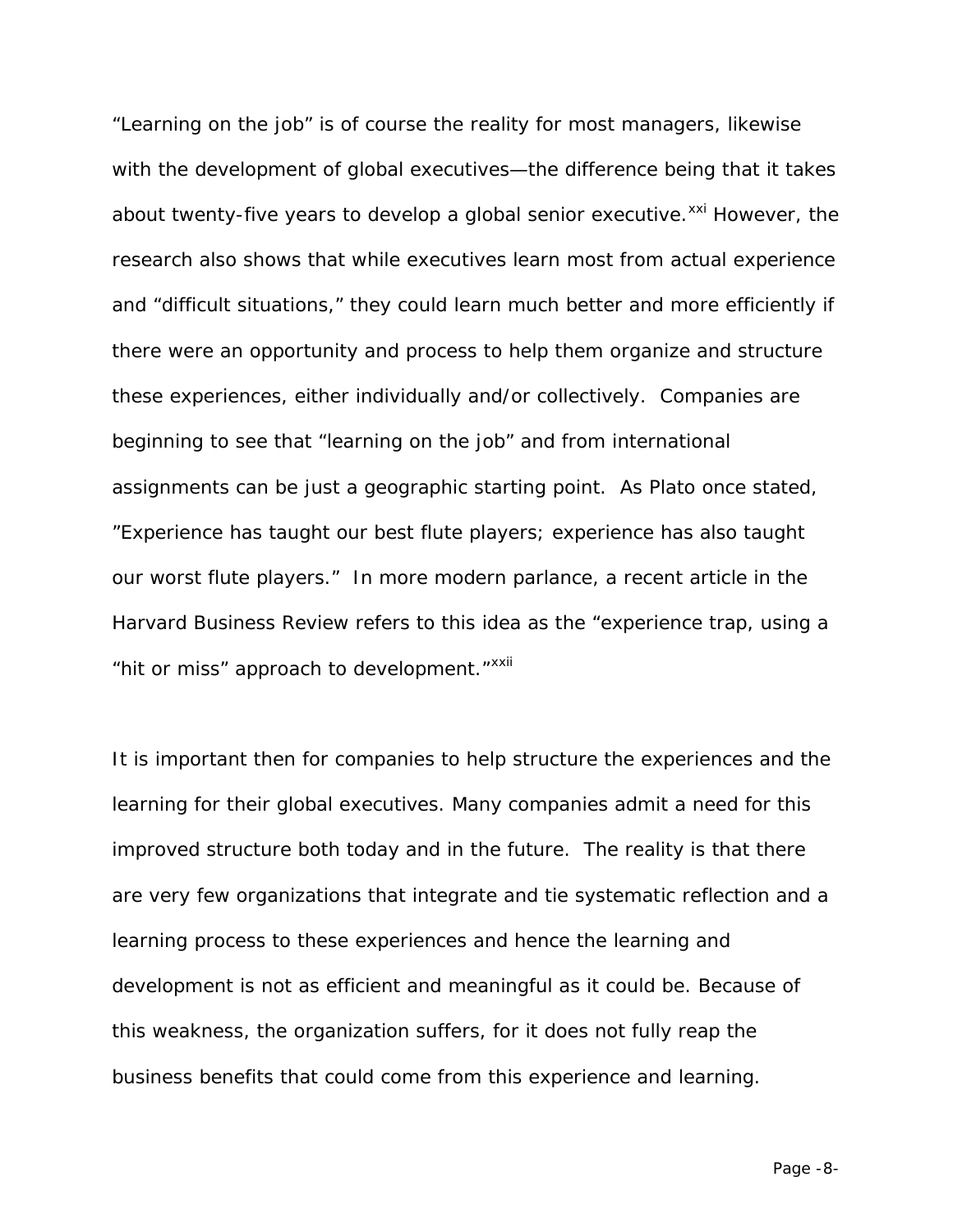Corporate universities and coaching departments are adjusting to this "on the job" learning and providing what ING and VW call "just-in-time" or at BMW, "quick time solutions" and "on the spot" support for their global executives on issues ranging from cross-cultural understanding to specific business skills and specialized knowledge. Companies interviewed say they are finding that their executives are asking for more and more **peer-topeer discussions and collaboration with executives inside their organization** who have gone through similar experiences. This is a more informal process than "coaching," and it is gaining traction in many companies where trust and respect form an essential foundation for collaboration and peer-to-peer learning. xxiii

This brings us to another trend today and that is the realization that much development and learning can be gained by executives when they engage with people **outside** of their organizations and sometimes outside of the world of business altogether. One example of the former is the growth of inter-**company consortium programs** (sometimes called B2B Consortiums) that involve non-competing companies and leaders from these companies. In the past and to a far less extent today, business schools like London Business School and INSEAD were approached to run these consortiums or initiated them, but today we see a distinct trend to self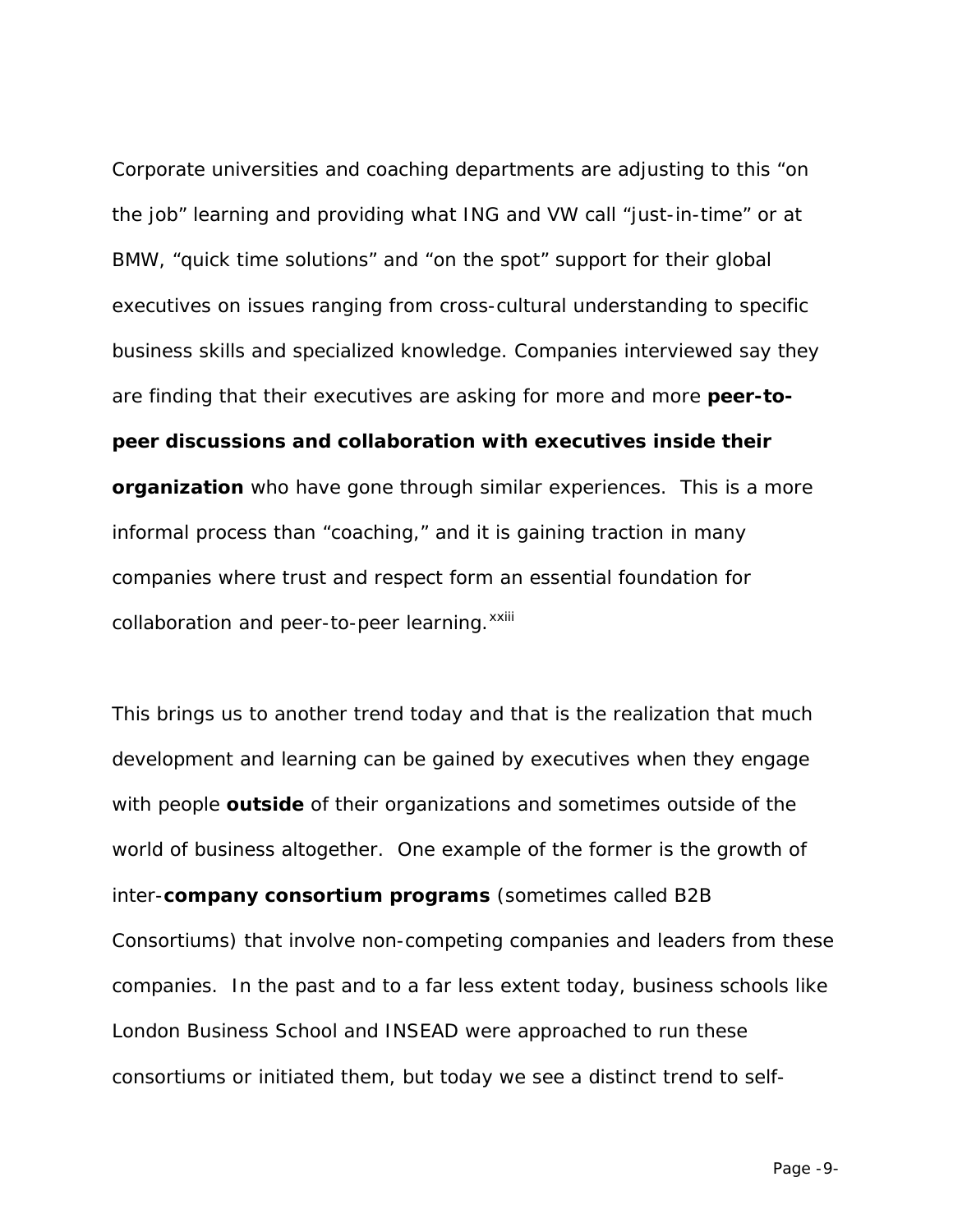organize and run these consortiums without business school involvement. One example was the Boeing-led International Consortium Program that involved companies like ABB, BHPBilliton, Standard Bank from South Africa, Tata and others. Today there are several other major consortiums including the Global Learning Alliance involving L'Oreal, Wipro, Nokia, Rio Tinto Alcan, and others. There is also a more regional version of a B2B consortium in Singapore involving the Singapore Exchange and other organizations.<sup>[xxiv](#page-30-0)</sup>

While these are examples of peer-to-peer and outside-in learning, another approach and trend is the **development of global executives that combines peer-to-peer learning and leadership development from outside the firm but on an individual and highly tailored basis, especially succession-focused situations**.

Another practice today is **self-managed learning and development**. Companies are helping prepare people for global assignments and other situations through individually tailored learning, and there are a wide variety of approaches depending on the needs and interests of executives. In this internet age, another form of self-managed learning and development is networking with business peers and other leaders. The younger generation views blogging and social networking as natural and very much part of its own professional networking and development but we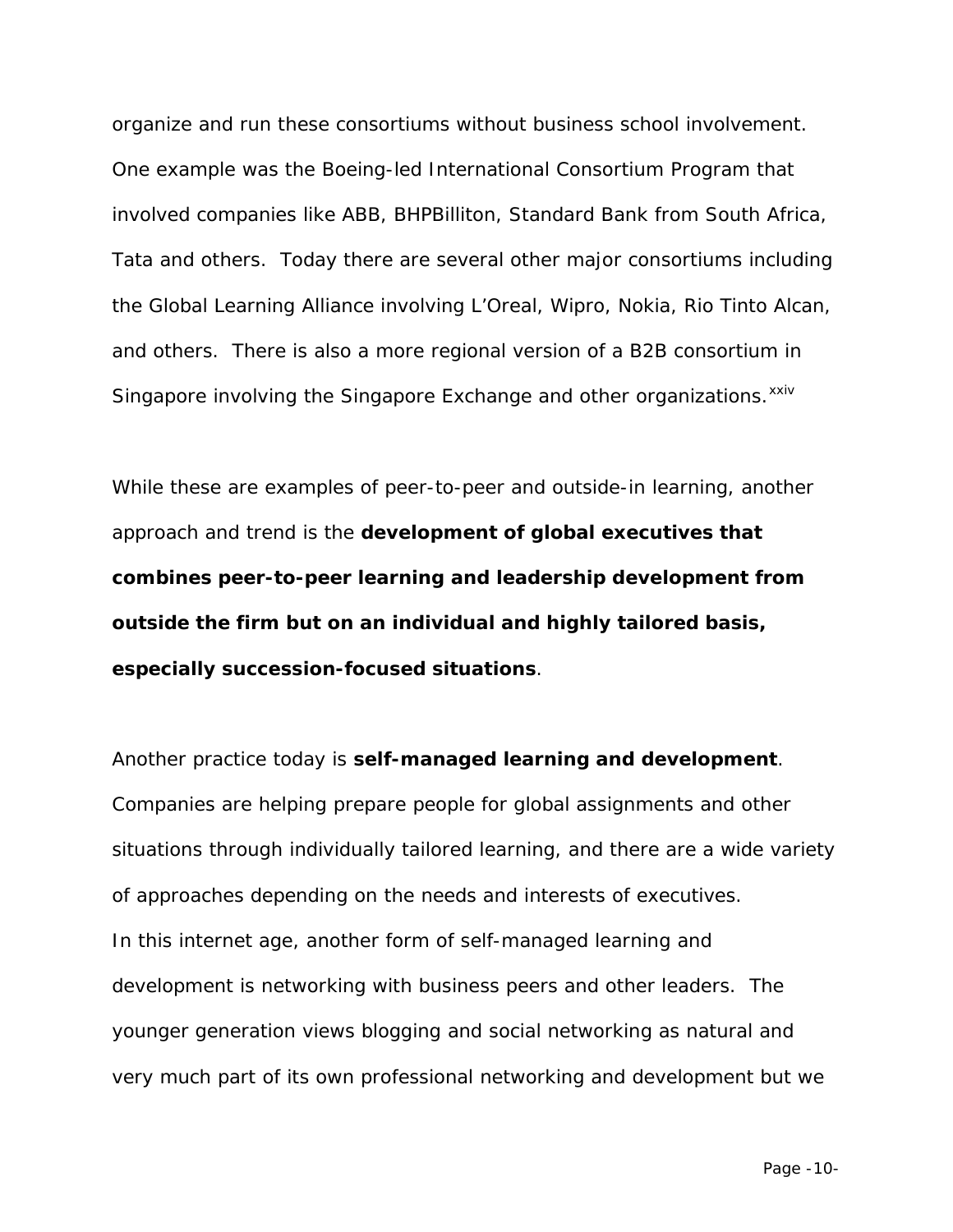heard little about this from companies engaged in developing global executives.<sup>[xxv](#page-30-1)</sup> This should not be underestimated but neither should it be assumed that this will replace the face-to-face exchanges and the building of trust that comes with those exchanges.

From our survey, coaching, mentoring approaches are popular and doing well as are tailored executive development programs. There are, naturally, some significant variations in the application and practice of these learning interventions but the rest of this article shall look at emerging and future trends in developing global executives.

#### **Developing Global Executives: Future Trends and Issues**

In future, all of the approaches mentioned above will continue with renewed vigor and commitment. And as with today's situation, the key to understanding how the development of global executives will evolve in future will still be based on the elemental fact that a company's strategy will drive and influence the development of its global executives. But there is also another force at work beyond traditional strategic considerations. Global executives and global companies will have to make sustainability, engagement with civil society, and major planetary issues, very much part of their approach to business. Not only new geographies but also new ways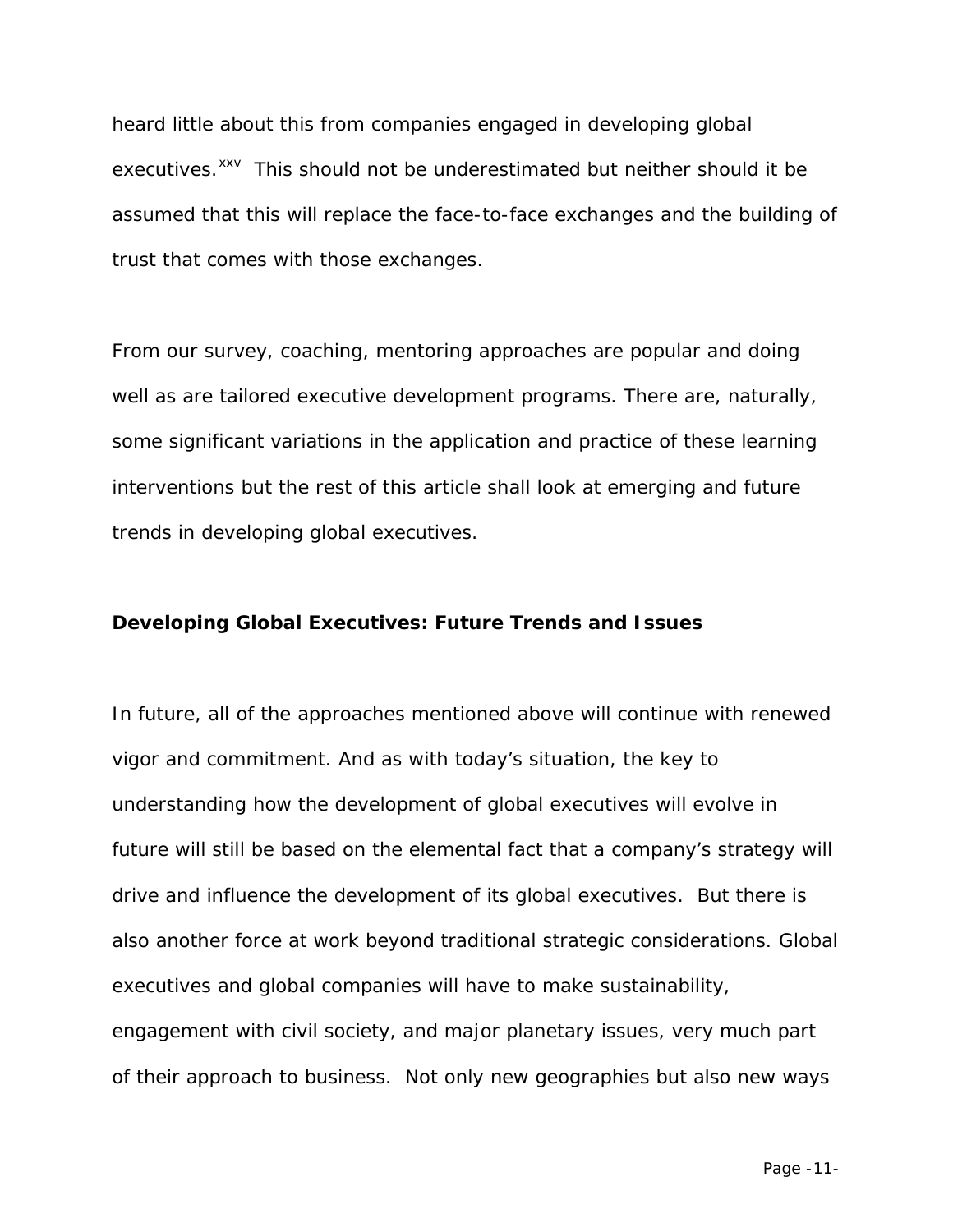of systemic and holistic thinking, and inclusive policies and behaviors will be the order of the day. Let us divide these emerging and future trends in two parts, those affecting DCCs and those affecting ECCs.

## **Trends in Developed Country Companies**

Companies will continue to view globalization as one of the major forces driving strategy. DCCs will be looking to "new" or the "next" emerging market countries. In some circles they are referred to as the N-11, or the "Next-11". They include: Bangladesh, Egypt, Indonesia, Iran, Mexico, Nigeria, Pakistan, the Philippines, South Korea, Turkey and Vietnam. We can add to this list, the countries in emerging markets that are now the focus of the new geopolitical competition for energy resources in Central Asia and Central Africa; the other countries in what Zbigniew Brzezinski terms the "zone of violence"; and, the areas where we find the "bottom billion"—zones of possible opportunity but to date countries and regions of continuous despair and instability. $^{xxvi}$  $^{xxvi}$  $^{xxvi}$ 

**In these new markets, the level of complexity, ambiguity and turmoil will demand special skills and competencies.xxviiCompanies will focus on finding and developing people with this in mind.** These new markets and countries will be the new training ground for global executives from DCCs, as Eastern Europe and other emerging markets were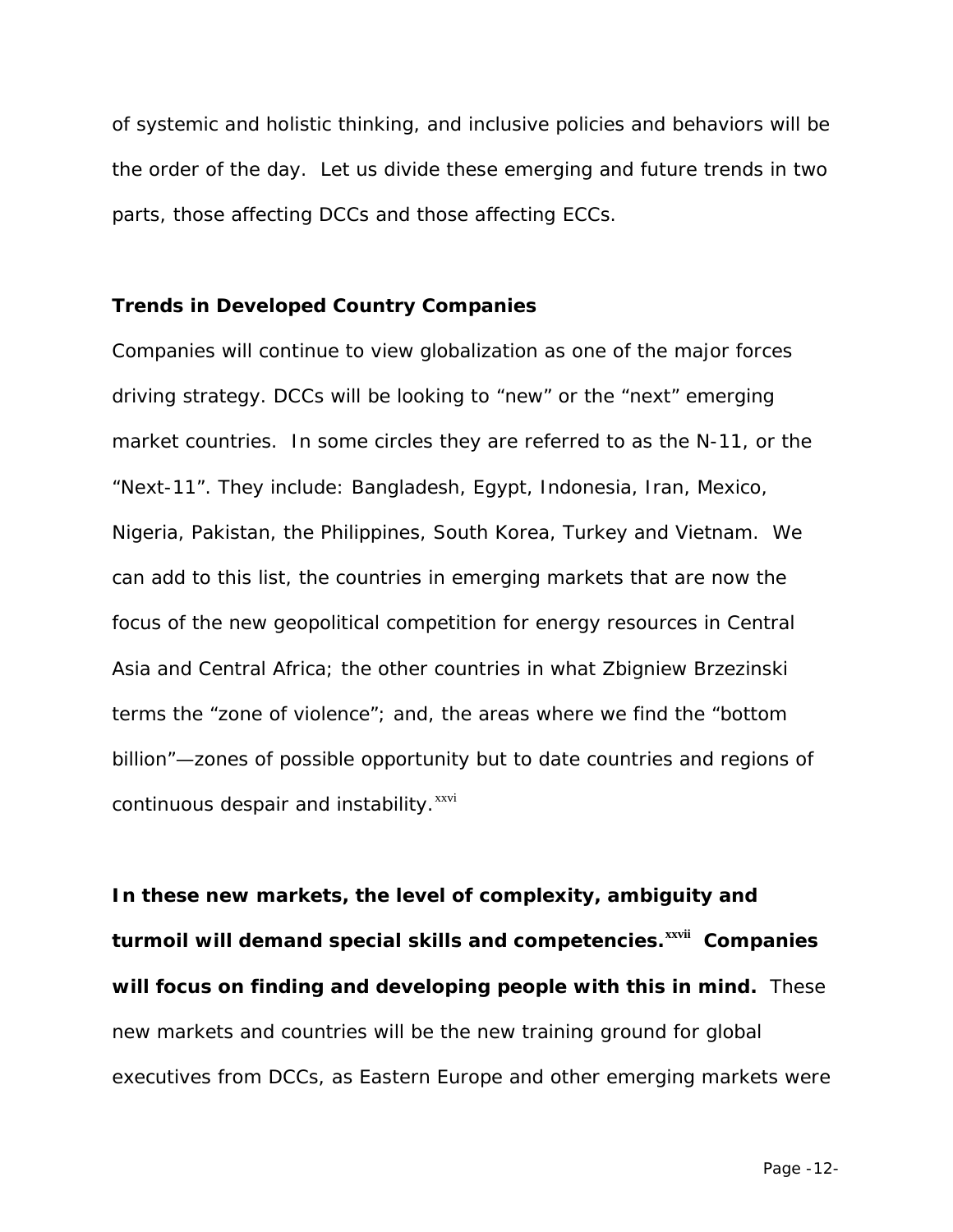for the 1990's. Among the leadership qualities sought after and required will be an ability to deal with high political and social volatility, ambiguity and aggression, not to speak of cultural understanding. Companies will be looking to hire and develop leaders who can handle even more turmoil and complexity than previously experienced. Perhaps, as was suggested in our interviews, these executive leaders will be hired especially for these countries and have short-term contractual assignments of about five years. Some companies are already doing this. In this context, of course, executive development will most likely not be on the agenda.

However, other DCCs will be helping executives to develop the abovementioned competencies and others as well. Among the ones mentioned above, greater cultural understanding will be emphasized. There are several aspects to this. Companies described not only a need of their executives to develop a greater understanding of "foreign" cultural behaviors, but also a more respectful attitude to other cultures. Even today this aspect is stressed in the education and development of their global executives. There is a third element to this issue of understanding others, and that is the need to better understand one's own culture and values in order to better appreciate others' and to deepen therefore, one's self awareness. The development of self-awareness and "authentic leadership", or "head, heart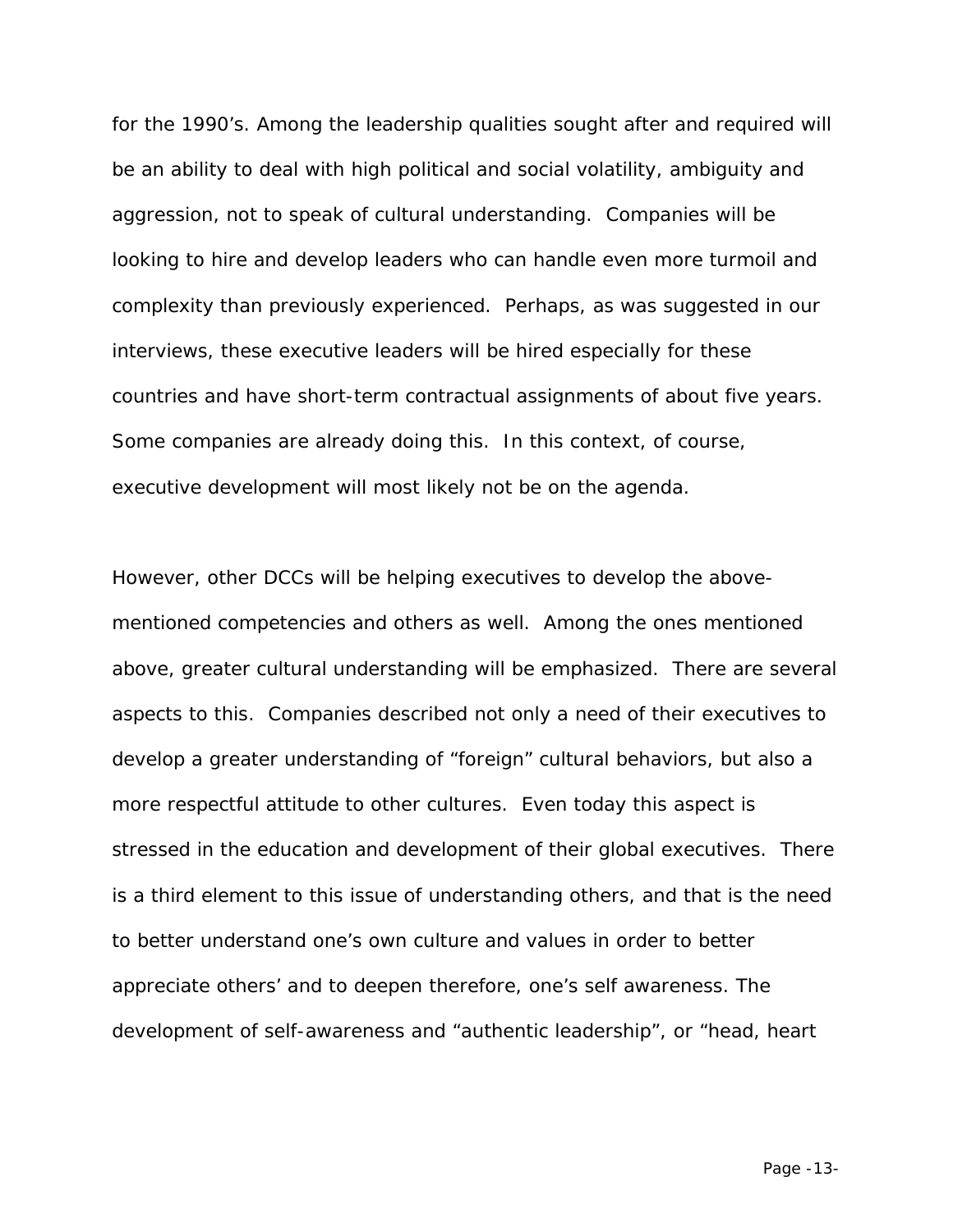and guts" is integral to the development of global leaders and will continue to be so in the future to an even greater extent.

Some companies say they are looking for executives who are able to adopt new ways of thinking, factoring in sustainable development and societal concerns. They are looking to recruit and develop executives who can embrace these new paradigms and having a "Western" education may not necessarily help. What they mean by the latter is that the educational system in the West, including its schools of business, are too linear, and too much based on Aristotelian logic, whereas the world seen from developing countries and the problems they face are a little bit of "A" and a little bit of "B" and not just that "A" is not "B". They are looking for leaders who "think in'spiro cyclical' and not linear terms", says Satish Pradhan from Tata.<sup>xxviii</sup> We are reminded here of a recent study on western expatriate's and China in which the opening statement begins as follows:

"Seen through the eyes of a modern Chinese executive, a typical Western businessman is an antique. The Westerner's manner of linear analysis and individualism may be perceived with polite curiosity..." $^{xxxx}$ 

For executives from DCCs gaining a better understanding of these behaviors and ways of thinking is a matter of necessity as **new owners and critical shareholders from developing country companies are increasingly**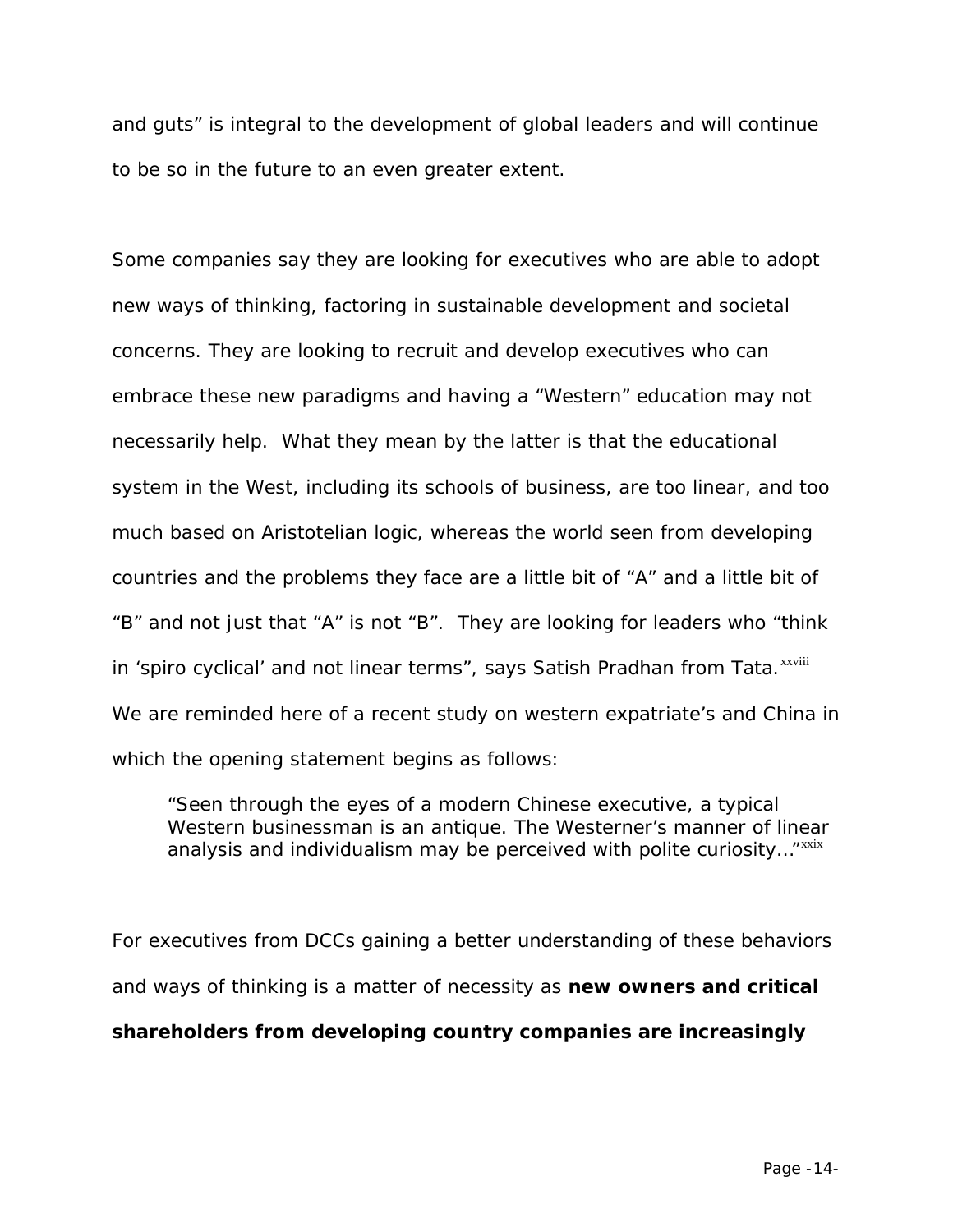**important shareholders of their own companies.** Several examples come to mind, including Citigroup and UBS.

For their part, the ECCs will continue their engagement with the global economy and political system. The difference will be that the world will be dealing with an even more confident, prosperous and competitive ECCs and they will be shaping the business and political world in their own image as never before in the modern era. Of course, there is the possibility that nationalism and protectionism might lead to barriers being placed in globalization's path but even if this is the case, businesses will no doubt prove flexible and adaptable. The general view seems to be that increasing global integration is unstoppable and so, therefore, is the need for global executives and leaders.

Almost all those interviewed for this article from DCCs stated that there will no doubt be **a noticeable increase in the hiring and development of executives from emerging markets** and a noticeable increase in the number of assignments to the headquarters of DCCs. The US was named as one of the most desirable places to work. In supervising Americans, they say, this will give Asian executives more confidence, and a better understanding of Western ways of thinking. There is a "fear" among some Asian executives that they are not able to be global executives said one,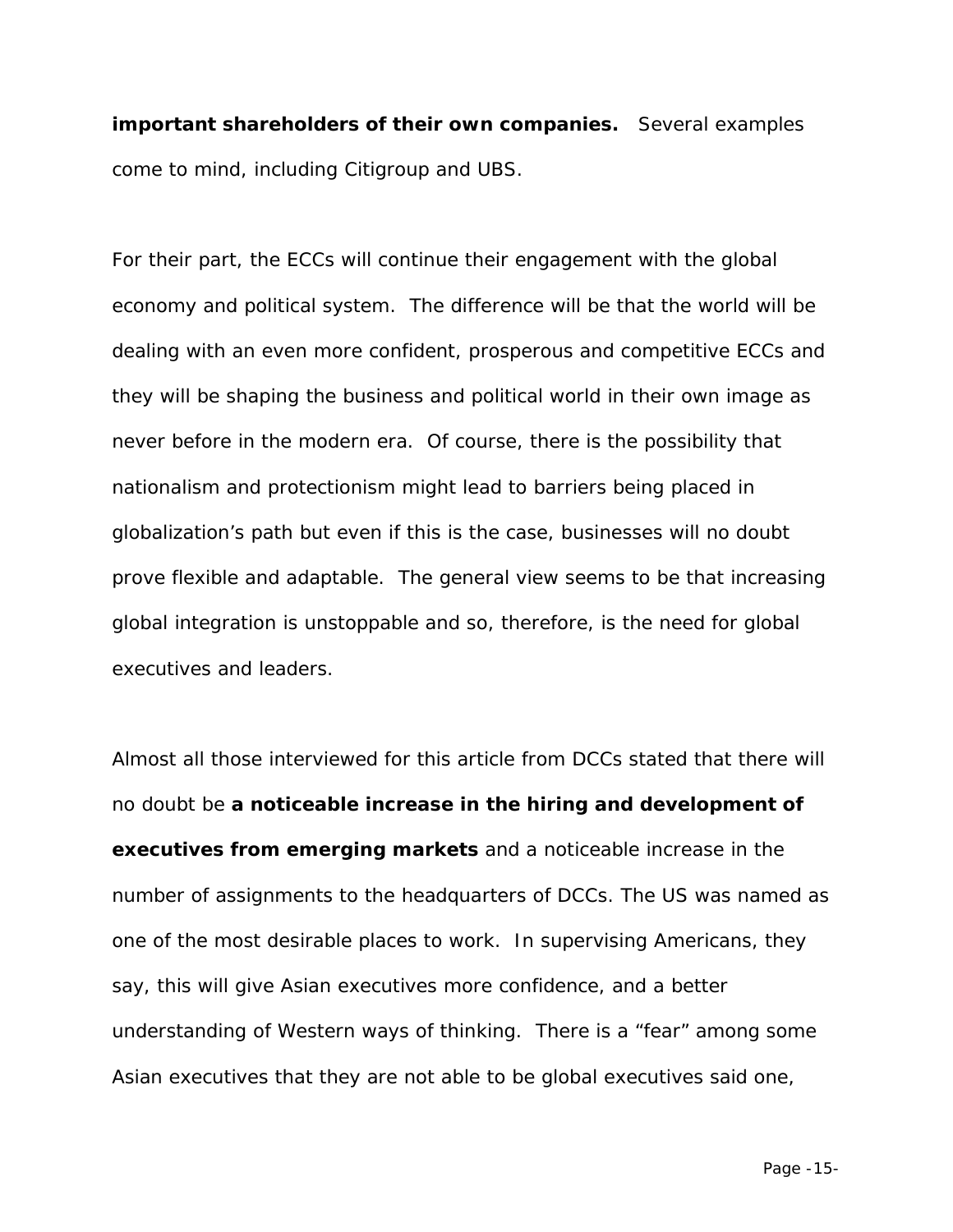even though it was not a question of talent or business acumen, but really a matter of confidence. Actually experiencing being a "boss" in developed country companies will go a long way to changing this situation they say.

At the same time there will be an effort made by DCCs to demand that **aspirants to global positions should have several important international assignments (and not just international responsibilities without living in a foreign country)**. Ericsson's executive cadre all have development plans that are based on international assignments. At an early stage in their careers they are asked if they are interested in taking on international assignments and if not, they are not considered to be candidates for top positions. Some companies, like Johnson & Johnson, have considered making two to three such international positions a requirement for very senior positions but this has not been implemented as policy but more as an unwritten aspiration-- at 3M it is an unwritten rule that aspiring executives need to take on international assignments. But even bolder measures may be coming. Some interviewees expressed the view that their top leadership were now even considering moving their corporate headquarters from the US or Europe to Asia because global growth was and will continue to be primarily in Asia and in this way they could be closer to the business. There is a precedent for this when Caltex moved its headquarters from Dallas to Singapore in 1999.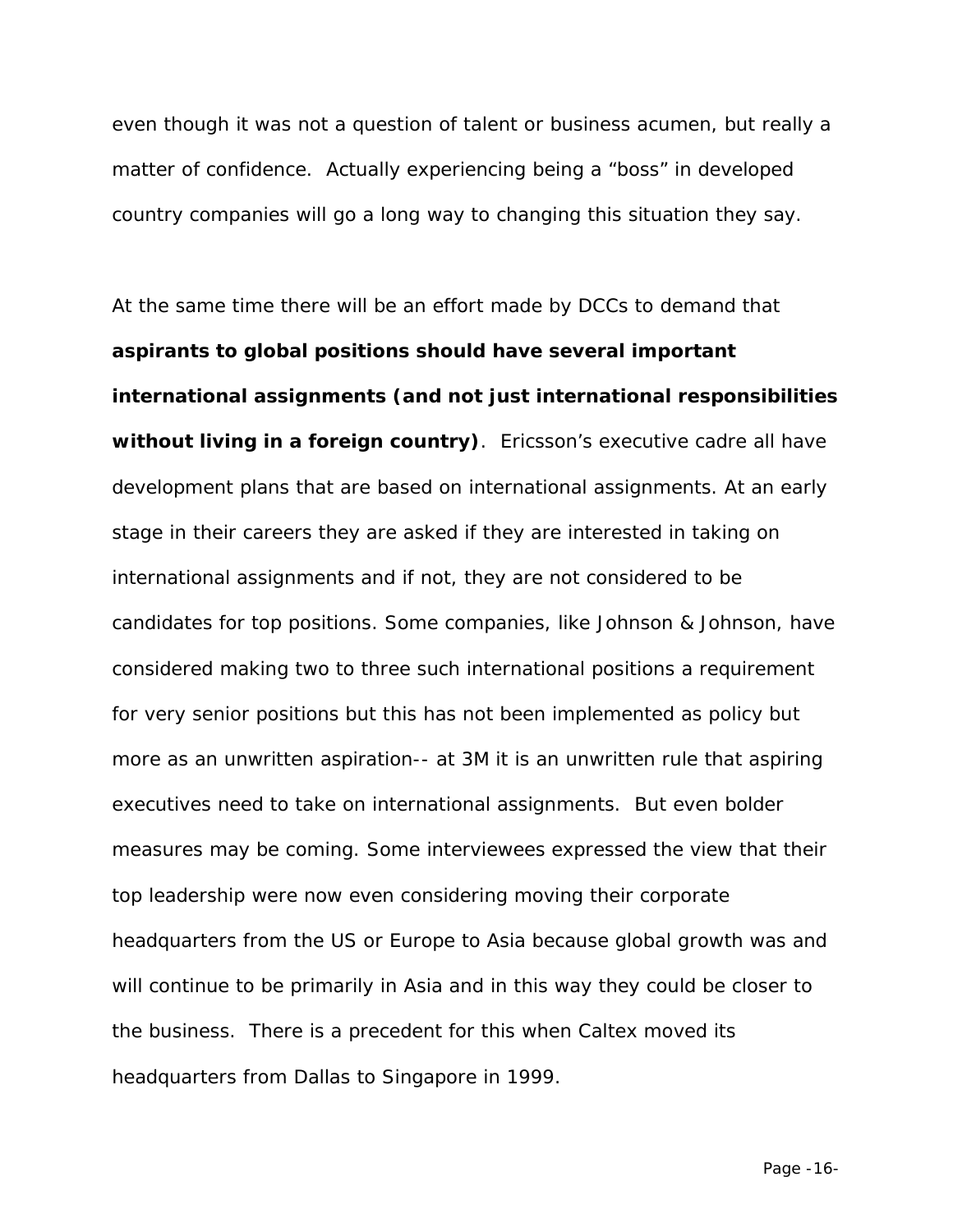However, at least for the moment, the use of expatriates and executives from DCCs seems prevalent among those we interviewed. Some companies were finding it hard to develop "regional" executives in emerging markets such as North East Asia and South East Asia. While they find very talented people who can manage national roles they find it difficult to find local executives who can manage regionally. They find that expates from developed countries to be more effective. There are many reasons for this state today foremost among them is that there has never been an "Asian" region or reality.<sup>[xxx](#page-30-6)</sup> Only today do we see some semblance of regional integration and even then it is not for all of "Asia" but for South East Asia in particular through the ASEAN alliance of countries. The same is true for other parts of the world including South America and Africa. This dilemma, therefore, for DCCs is a transitional one that will change in time, but for the moment causes some concern.

**DCCs will find it increasingly difficult to recruit and develop global executives from emerging countries unless they dramatically change their practices.** DCCs often discuss the difficulties they have in retaining some of their most talented executives citing the following reasons why their global executives leave: a lack of respect for them, the home-country culture of arrogance towards them and their country of origin, not providing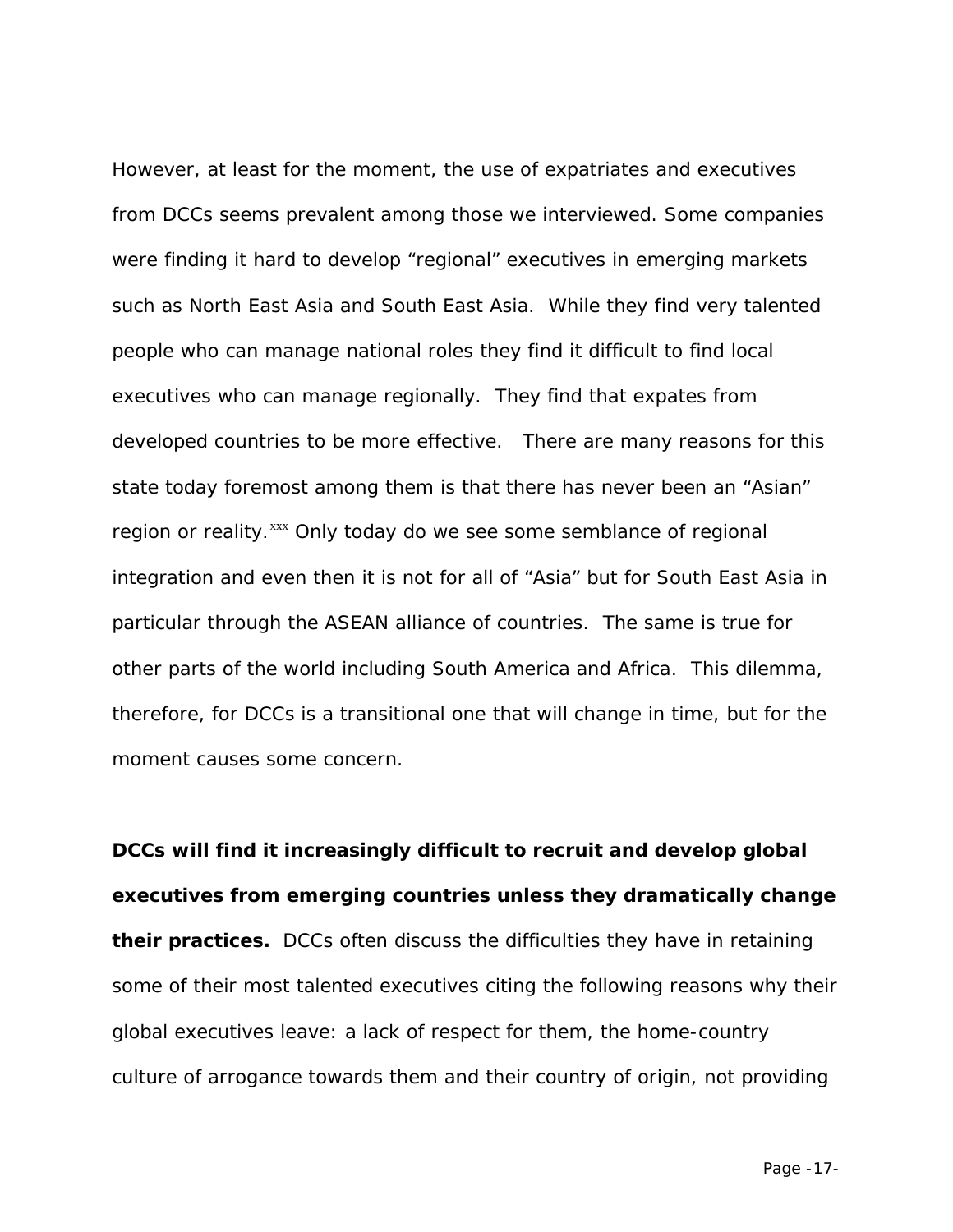them with opportunities to work abroad and to take on more responsibilities in their home countries. DCCs are perceived to have "glass ceilings" for non-locals and talented people from emerging countries do have a choice. They are not inclined to join DCCs or ECCs that do not have "foreigners" or "non-locals" at the highest levels of the company, and there is clearly a need for DCCs to have more representative and diverse board members. They will have to work much harder at recruitment and especially development, and on providing meaningful and rewarding assignments and jobs. This is particularly the case with the release of a recent McKinsey study that shows that there is a strong correlation between financial performance and best practices for managing talent globally.<sup>[xxxi](#page-30-7)</sup>

**We will see a pronounced pressure on Human Resource departments in the DCCs to do things differently.** They are sometimes criticized for "not thinking and acting internationally, and are not ensuring that non-locals are considered for senior positions". Another practitioner added that "they are also not fully experienced in assisting the local leaders in formulating their development plans. These departments do not fully understand nor appreciate the developmental needs and requests of executives from developing countries who are often very clear about their own personal development and career aspirations. As a result, executives from emerging countries are not seen as being part of the talent pool of global executives.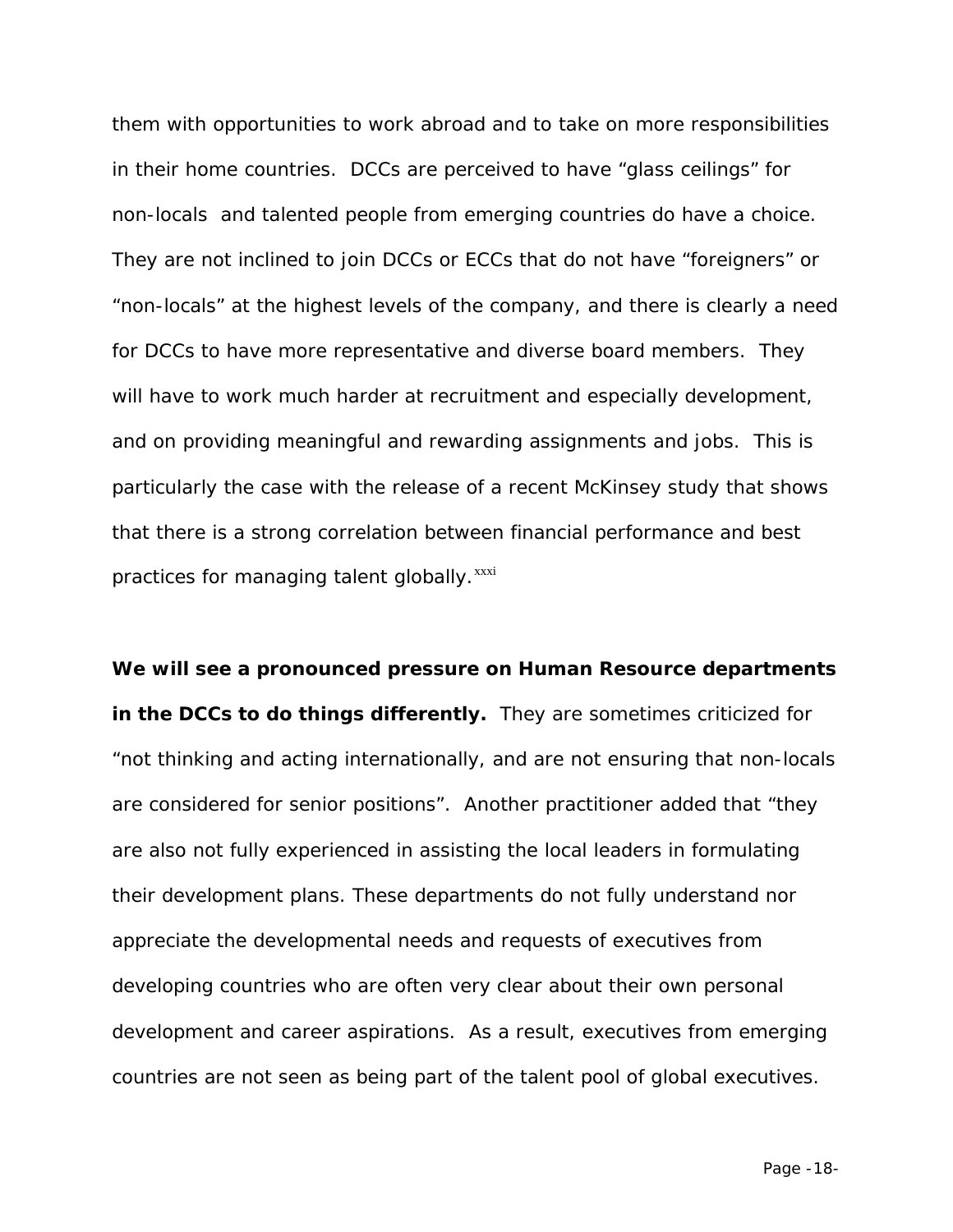These behaviors and attitudes of course undermine the performance potential of entire organizations.

We shall therefore see a reemphasis on the strategic role of HR and OD for global companies. Practitioners in this area will be in the spotlight and it is clear that the discipline and profession must in general "skill up" and among other things, develop comprehensive "learning architectures" for all talented and selected global leaders in the company.

Besides international assignments, multilingual and multicultural skills will be stressed, along with the ability to understand how governments work, and how to better appreciate the concerns of the society they work in. The need to find and develop these skills has consequences for the development of global executives.

As a result, the **development of global executives will include increasingly deeper and more comprehensive experiences and engagement with government AND civil society.** Corporations and their senior executives and managers will be required to have a much better understanding than we see today of the external environment of their business including the national strategies of countries, and the civil sector. This will require executives in future to be far more engaged with these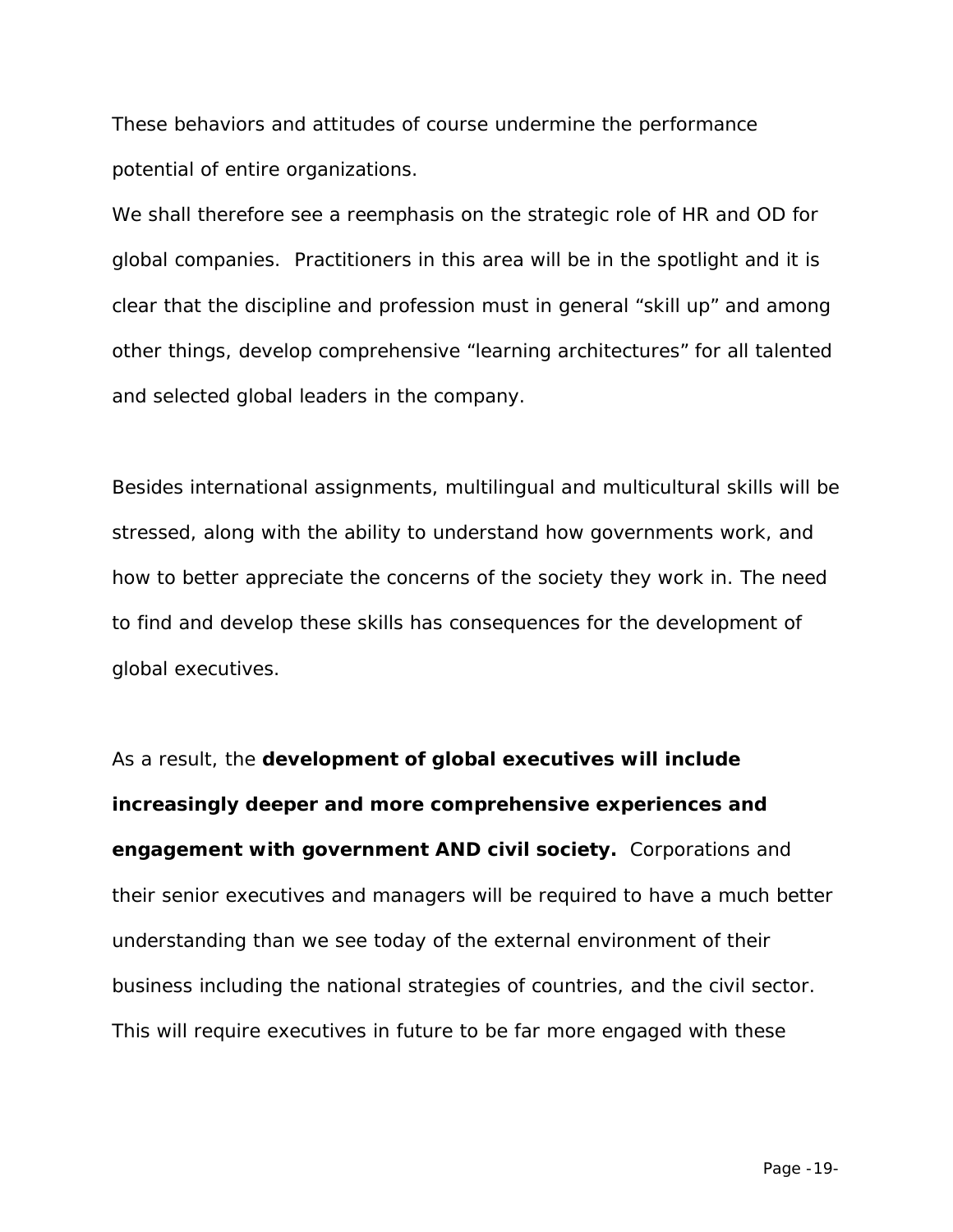stakeholders in what has been termed a "threefolding" relationship, both nat[i](#page-30-8)onally and internationally. xxxii

Some countries and organizations are already doing this, launching new initiatives between private and public sectors, as in the case of the Canadian Public Service. In the private sector, we see organizations developing talented mid-level leaders for future global roles that will require them to work in the new international business environment.

PricewaterhouseCoopers (PwC), for example, takes twenty partners (in pairs) to eleven countries to work with colleagues from other global regions on things like ecotourism and AIDS awareness projects for eight weeks plus two weeks of training and briefing. A company representative stressed that such a program builds leaders…capable of confronting the challenges of an increasingly global business". XXXIII [M](#page-30-9)ore recently, Daimler, formerly engage potential leaders from the Middle East.<sup>xxxiv</sup> [T](#page-30-10)he company has started DaimlerChrysler, has developed a program and a series of activities which a dynamic relationship with one of the most important civil organizations there—Young Arab Leaders.

One issue of acute concern to DCCs is the matter of **knowledge transfer across the generations** and its implications for the development of senior global executives. Within five to eight years, countries with ageing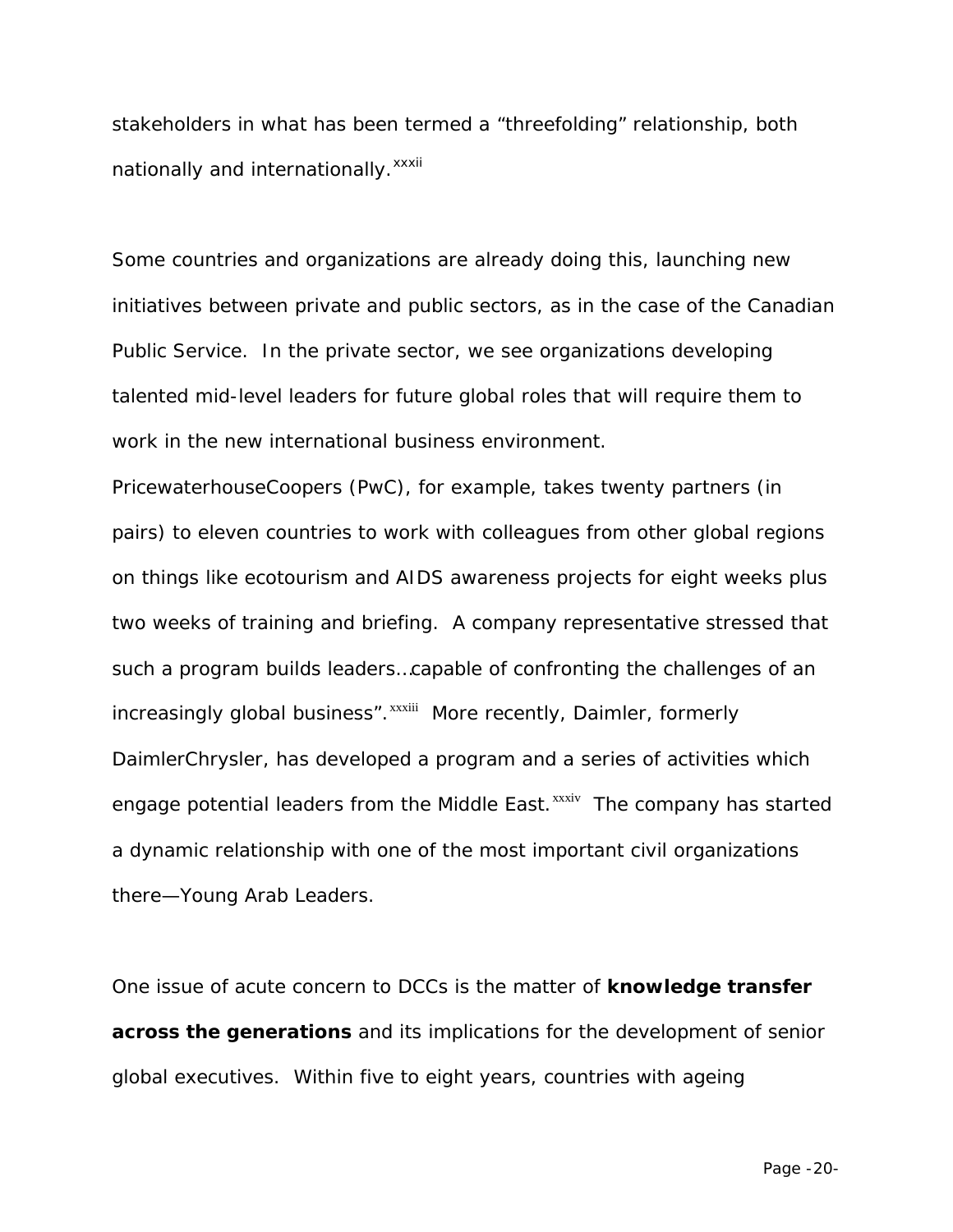populations will see entire industries lose substantial "know-how" through the retirement of the co-called "baby-boom" generation. This fact, coupled with the trend that top positions are being taken by executives considerably younger than in previous decades, has alerted organizations to **need to incorporate some form of knowledge transfer across the generations in order not to lose a competitive advantage from decades of experience and learning**. Some companies refer to this as part of their desire to create and foster a **"learning organization"**. As a result, mentoring and coaching are on the increase at senior levels as are more "programmed" learning interventions. These range from ensuring that board meetings often include time for discussion with subject specialists on topics of a more general interest, such as social and intellectual trends, to formal week long programs at world-renowned universities on such topics as biotechnology, and other issues in the news. Certainly these are also occasions for knowledge sharing and transference. In general, "learning" as a concept and approach is in a period of acceptance at executive levels.

Some of the bolder initiatives in this regard involve the engagement of global executives with Action Learning. General Electric, one of the early adapters of Action Learning in the US, for example, has reinvigorated its extensive use of business driven action learning with a new program that it calls "Leadership, Innovation and Growth," developing executive leaders in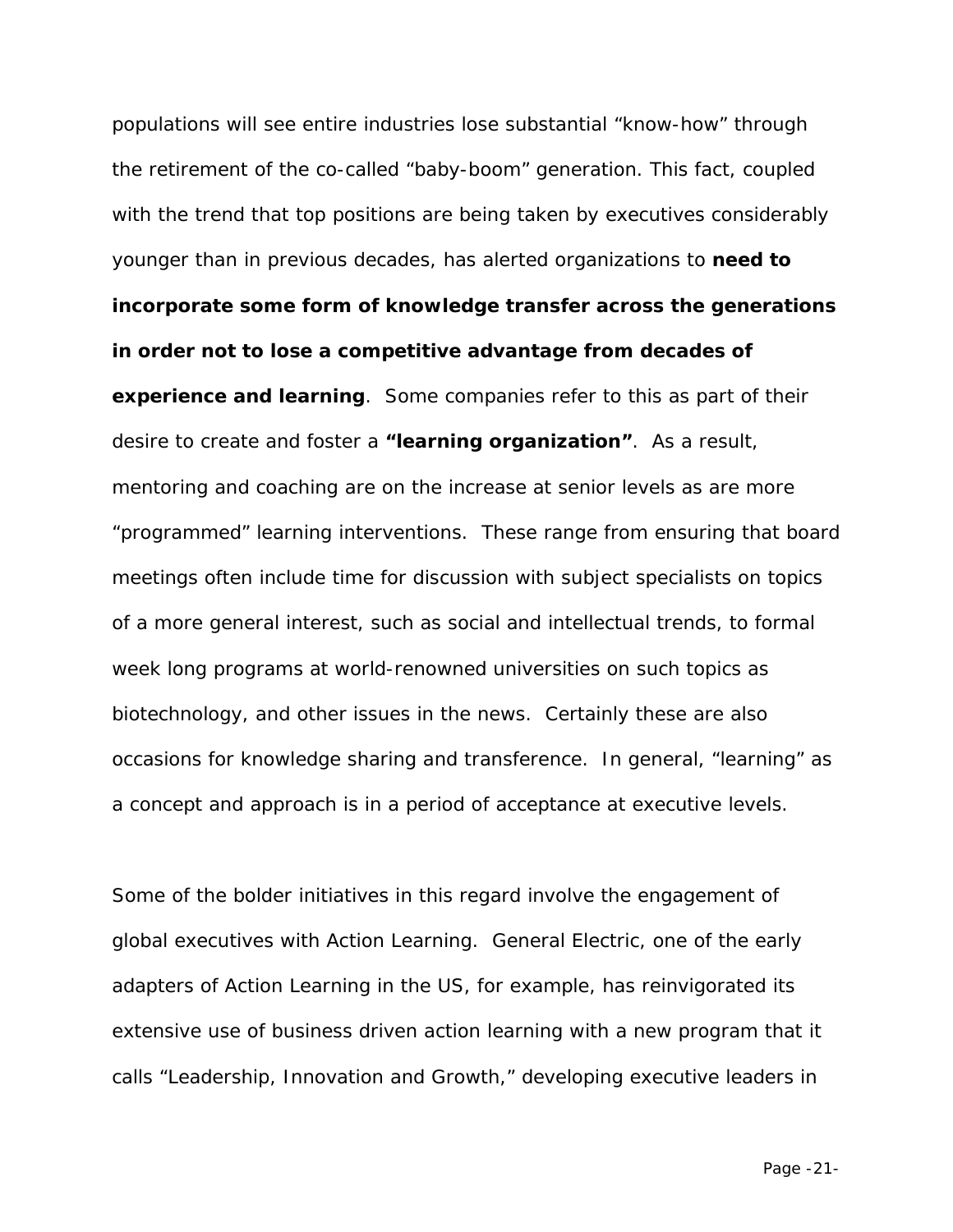intact teams. One could also mention Intel's innovative use of Action Learning for strategic exploration that involves the top executive team.<sup>[xxxv](#page-30-11)</sup> Not long ago a healthcare company involved its entire management board in an **Action Learning** approach to decision making. Faced with a decision on where to invest in Central and Eastern Europe, and after some preparatory work, members of the board dispersed to selected locations in order to discuss with local thought leaders, government officials, and respected sociologists on the future directions of these societies. Having done this in sub-teams of two or three, they regrouped after a few days to consider their learning about the external environment of their business, about their teamwork, about themselves and how they learn, and of course about what needed to be done for their particular business challenge—all aspects of what is called **"Business Driven Action Learning"**. More than just a task force or a retreat, these executives also wanted to develop themselves as leaders and learners, and to enhance their teamwork skills and behaviors while at the same time addressing a critical business issue. This is an example how in DCCs Action Learning is evolving in many different ways within organizations and among executives. Perhaps this is no surprise because at its foundation, Action Learning is both a philosophy—that learning is deepest when anchored in experience and when shared by people who are "thirsty learners"—as well as a method for executive development and education. A deeper understanding of the roots and fundamental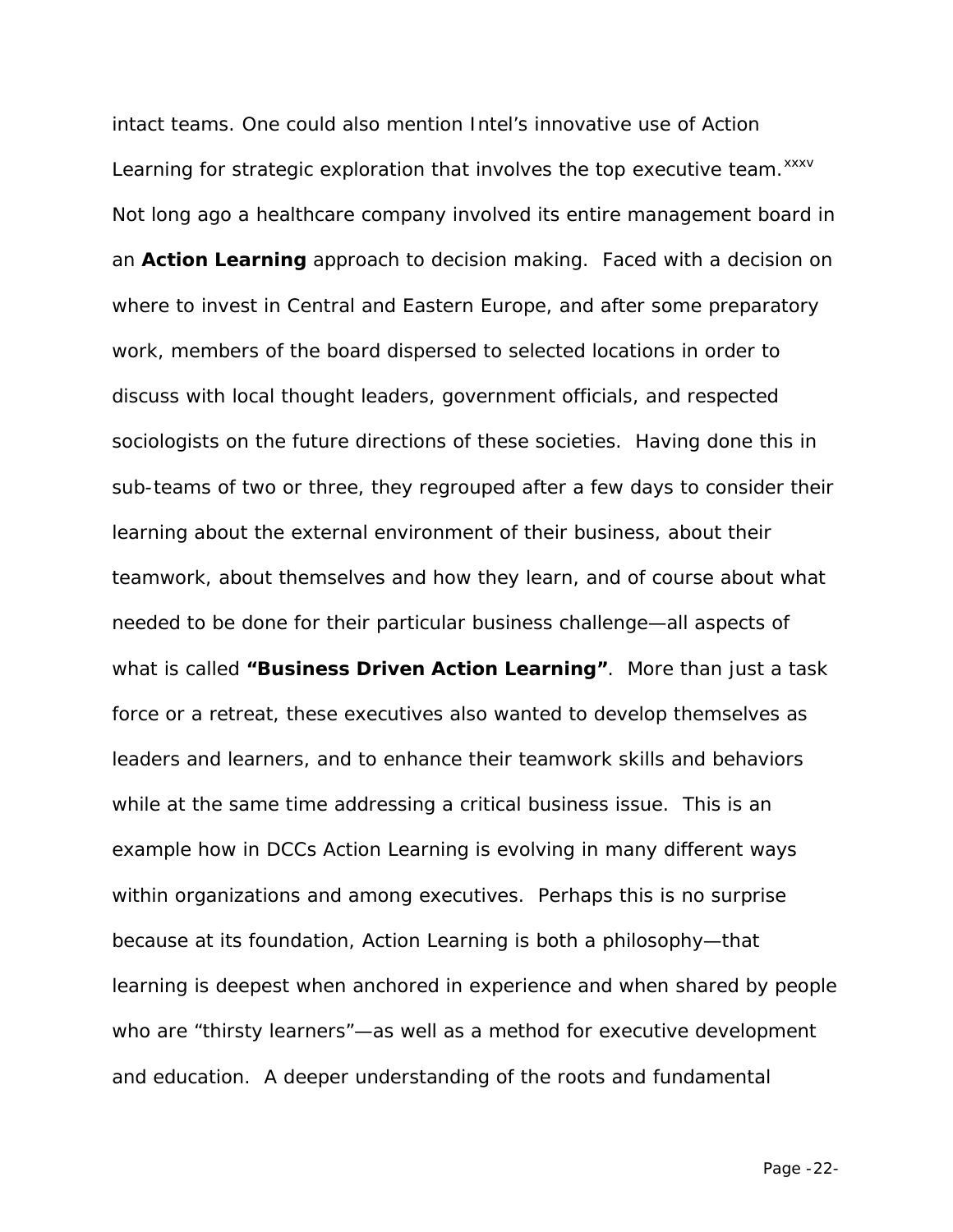principles of Action Learning are moving global executive development in ways that are "infinite in all directions", to paraphrase the physicist Freeman Dyson. Of particular note is the expansion of Action Learning communities of practice in this area, as for example, the recently formed Korean Action Learning Association that has a membership of several hundred companies and pract[i](#page-31-0)tioners.<sup>xxxvi</sup>

#### **Future Trends in Emerging Country Companies**

With substantial growth rates in emerging countries, there is a desperate need for global executives in these regions. In more "normal" circumstances, as we have already mentioned, it takes between twenty to twenty-five years to develop executive talent, whereas in emerging countries the need is to collapse this to around fifteen years. Moreover, ECCs have not, to date, focused enough energy, resources and effort on developing executives and have taken the more expedient path of hiring the talent they need from the outside. As a result, we see increasing signs of emerging countries and ECCs becoming net importers of talent from DCCs and developed countries however even this measure has its obvious limits. At issue is the fact that Asia and other emerging markets are behind in addressing their need and desire to develop global executives from among their own management population at a much faster pace.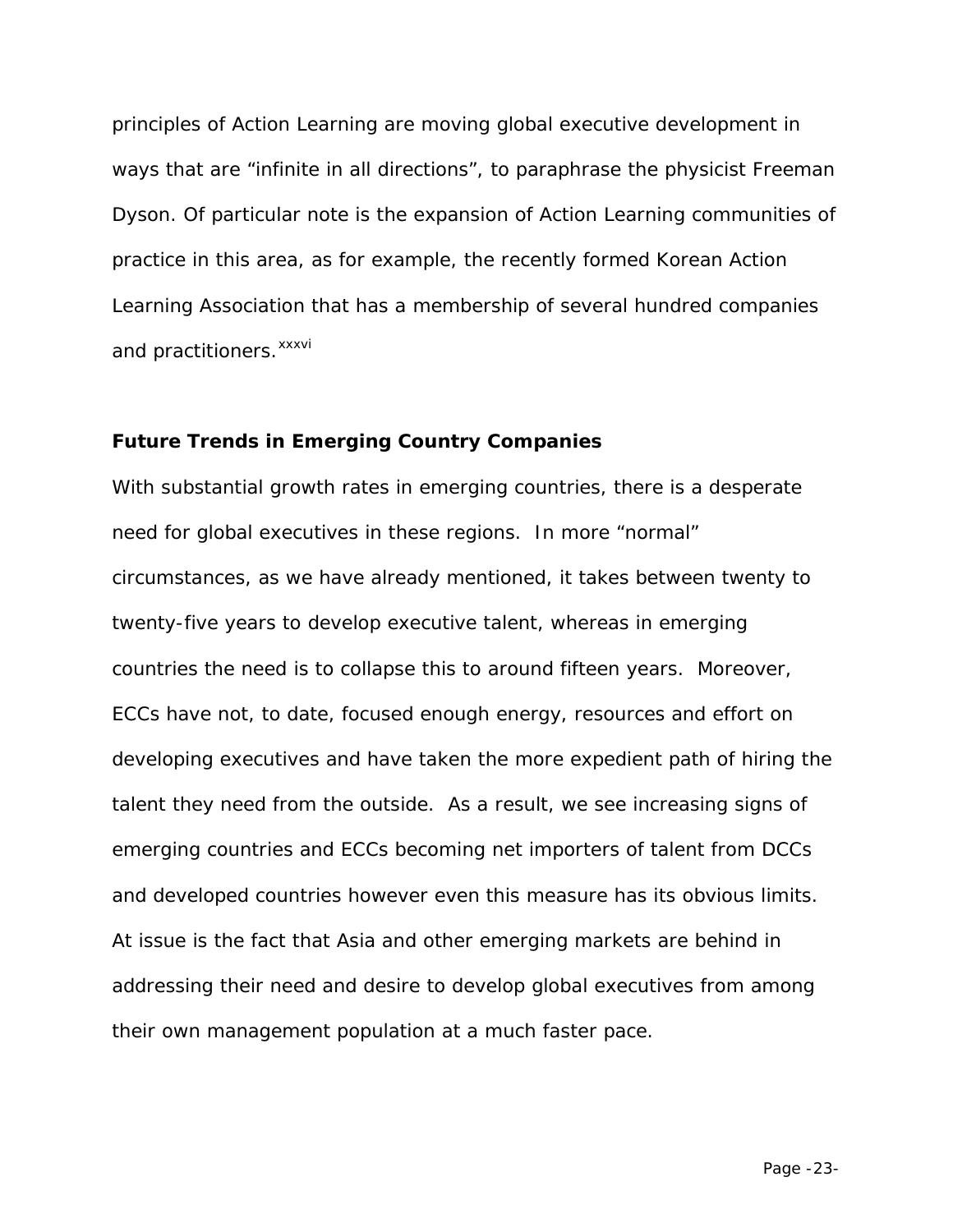Many companies have addressed this lack of leadership development through what they call **"accelerated" global executive development** taking a page from GE, DuPont and others to rapidly develop regional leaders in Asia. Given special attention and mentoring by the most senior executives in the organization, these local talents are provided with ever increasing responsibilities and opportunities with the understanding that they in turn will do the same for their direct reports. Korean multinationals, for example, have embarked on a very ambitious and focused effort to prepare themselves for even greater globalization through a variety of measures, including the introduction of global Human Resource Management to attract global talent. At LG's corporate headquarters, English is being introduced as the preferred language of communication. "Talent procurement" [i](#page-31-1)s being replaced by "talent investment". *xxxvii* 

There is also an issue about the content of this development. Many ECCs are today sharing experiences with other countries with similar problems, issues and opportunities. South African managers and executives, for example, are reaching out to companies from the BRIC countries (Brazil, Russia, India, China) and other ECCs, and engaging more with these countries and companies than with DCCs. Likewise in the development of global executives from other ECCS there is greater learning now from the BRIC and emerging markets with very little "Western" input that, which they say,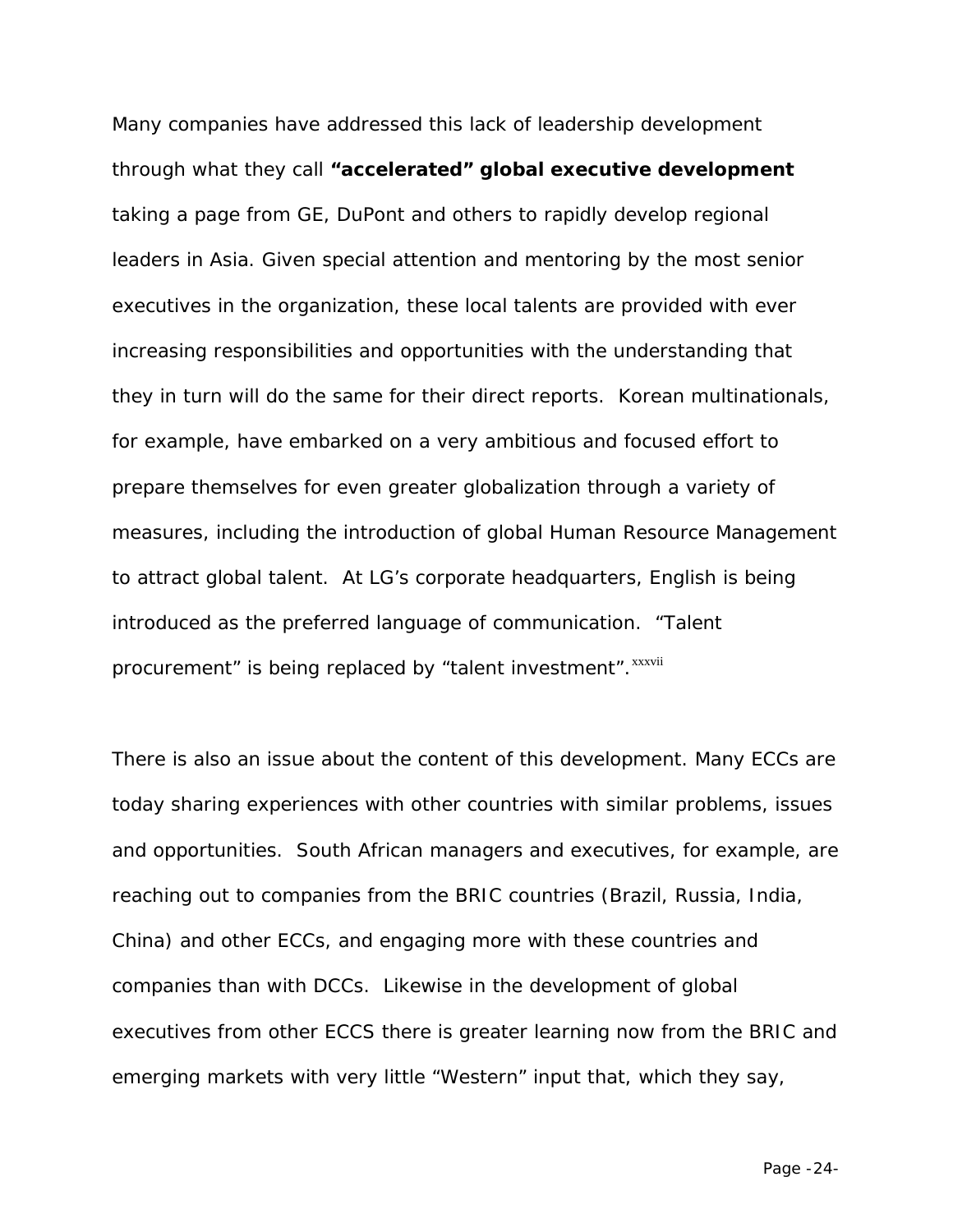stresses only "bottom line performance" –an approach that is neither appropriate nor desired in emerging countries and ECCs.

Another reason why the ECCs are cooperating and learning together is what one influential HR practitioner in Asia called the "underdevelopment of leadership practices in Asia", one manifestation of this being the lack of good coaches. Efforts to address this underdevelopment include Asian intercompany B2B learning consortium programs. Their purpose is to increase awareness about leadership and to have executives reflect on their own leadership development and benchmark other leaders at their level.

In the ECCs we will see **the Great Return**—Western educated and experienced executives who will be engaged by these companies to play leading roles both domestically and in new markets abroad. Already Indian multinationals are reversing the "brain drain" by hiring Indians who are working in the US and Europe and using their experience for the next phase in their expansion.<sup>xxxviii</sup> [T](#page-31-2)his will also be seen in Africa, where the return of thousands of Western-based managers and executives will enhance the position of the "new Africa": It is estimated that some five million African entrepreneurs and professionals live in the Diaspora and about 40% of African "high level managers and professionals" live outside of Africa. The economic downturn in developed countries will no doubt accelerate this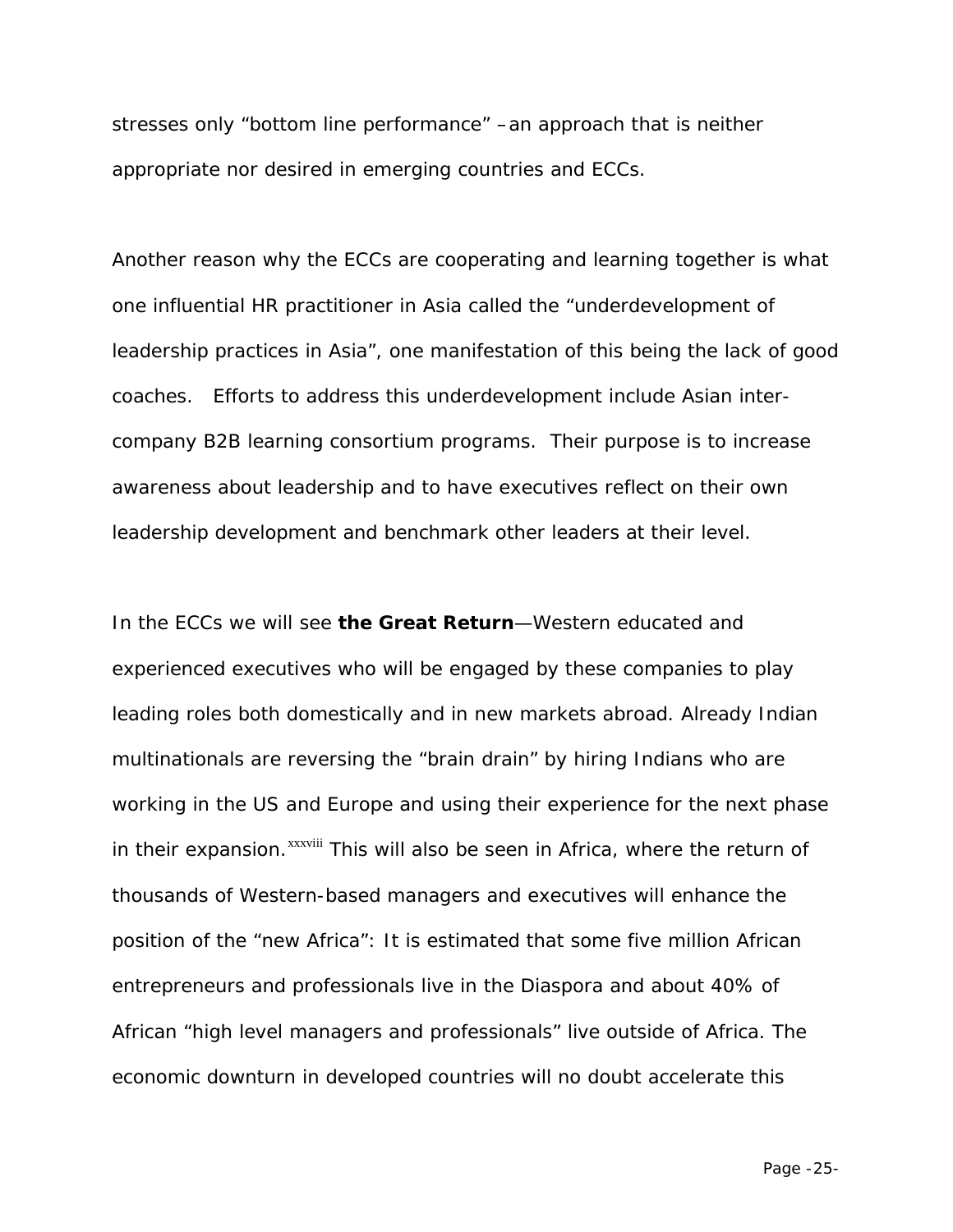Great Return. For example, some observers have mentioned that in their view about five thousand well trained engineers and managers will be returning to India from DCCs due to the lack of growth and prospects in the  $ECCs.$ <sup>xxxix</sup>

These trends will have a profound effect on the development of global executives from these regions. These leaders will be spending more time teaching other leaders which in turn will no doubt see the rise of greater developmental activities by the ECCs and greater training initiatives for less senior managers.

**In future the development of global executives will more and more be a joint venture with local governments as part of a national strategy.** One global executive in Singapore, for example, is conducting a pilot project on developing leaders for the 50,000 SME's in his country. He and the government would like to ensure the survival of Singapore's dynamic export-led economy and so there is an agenda to create a deliberate process to develop high potentials in this area. "Talented people go to multinational companies where there is a people development focus" but this needs to be done for local companies as well. The project will involve a consortium of about fifty companies who will each select one to two people to participate in this consortium of apprentices over a period of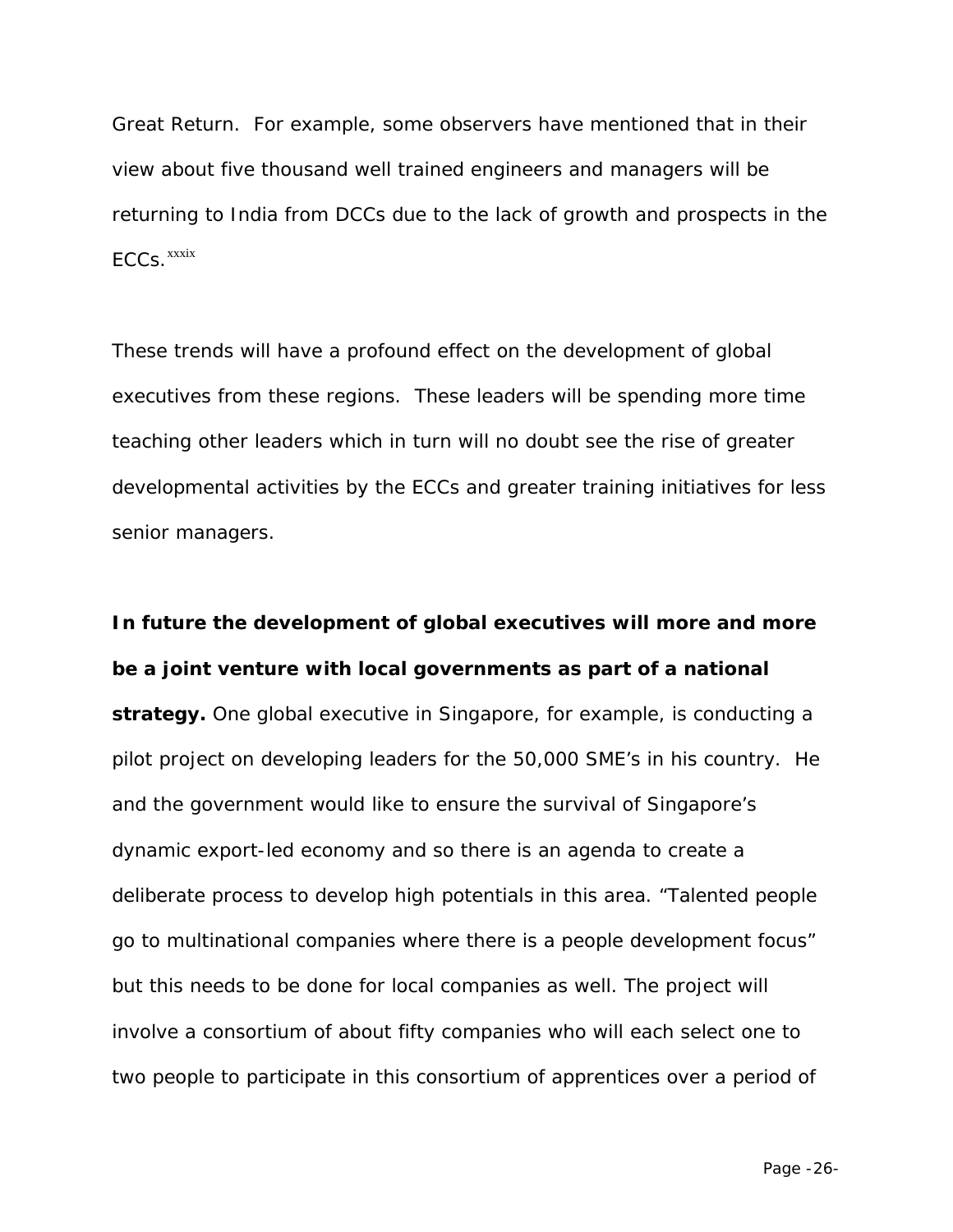four to eight years. After this experience the idea is that they will be able to work in any of the member companies of this Consortium. Unlike traditional mentoring programs where there is an individual mentor for a mentee, this approach will involve more than one mentor. Action Learning is fundamental to this program. $x<sup>1</sup>$ 

China is also examining ways to maximize its thirst and respect for learning and education with greater cooperation between the public and private sectors.<sup>[xli](#page-31-4)</sup> And in South Africa, the deputy President has given her blessing to what has been called "The South African Experiment" to not only bring private and public institutions together but to help develop the next generation of global leaders through Action Learning and the cooperation of the multinational business community.

### **Towards True Globalization**

We began this article by stating that we are in a period of profound transformation and we conclude by reiterating that when looking into the future, we will, within a few generations, reach a point where the "Westernization" of the world will take a secondary place to true globalization. The world will become more multipolar and inclusive, especially as we acknowledge and deal with the "irresistible shift of global power to the East" as one of Asia's most distinguished public intellectuals,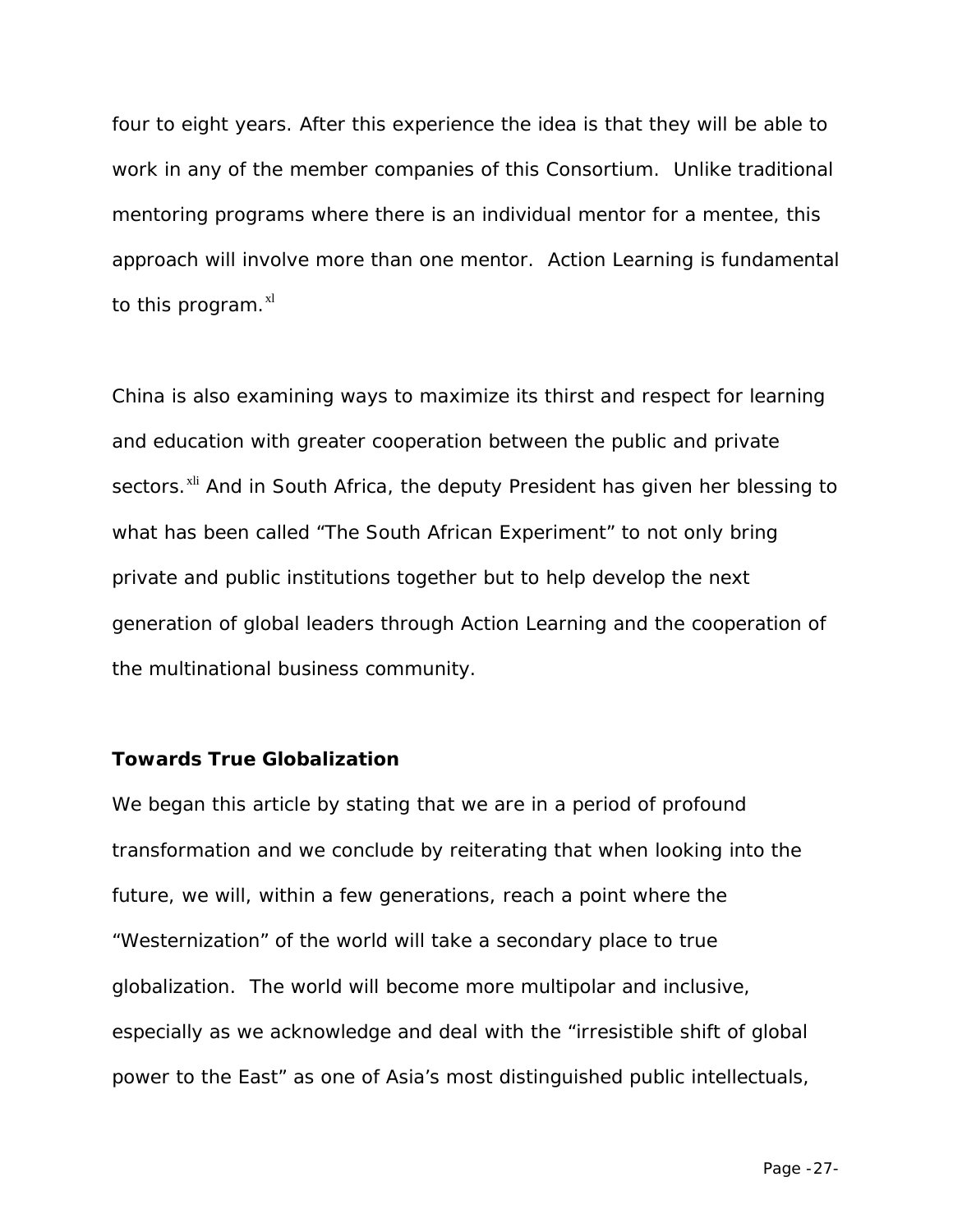Kishore Mahbubani, wrote recently.<sup>[xlii](#page-31-5)</sup> To be sure, regionalism and localism will be with us as we live through the dilemmas of globalization *and* localization.

Global executives will be needed as never before and their development will be one of the most important concerns of business leaders. But there will be an important shift in the content and in the approach to their development- away from the simplistic and linear, and largely Western way of "doing business" to a much more complex, holistic, and largely Eastern way of integrating and engaging with society on issues that are well beyond the purely national and regional. For the first time in human history, we shall be looking at business and the development of global executives through the prism of planetary survival. As practitioners our purpose will be to help create teams, organizations and societies fit for purpose and fit for people.

 $\overline{a}$ 

<span id="page-27-0"></span><sup>&</sup>lt;sup>i</sup> In preparing this article, we have surveyed the views of many colleagues in the world of multinational business and executive education. We would like to thank the following people for their cooperation in sharing experiences and insights in the preparation of this article: Patricia Jaton, Canadian School of Public Service; Danielle Hudon, Rio Tinto Alcan; Klaus Bodel, BMW; Thierry Bonetto, Danone; Bennie Anderson, DaVinci Institute; Joachim Kayser, Deutsche Post World Net; Claudia Hespe, Deutsche Telekom; K.R.Yoon, DuPont; Jayne Johnson, Betty Disch and Nina Dankfort-Nevel, General Electric; Steffen Landauer, Hewlett Packard; Ruud Polet, ING; Brad Benson, Intel; Ted Nguyen and Paul Culleton, Johnson & Johnson; Pierre Guillon, KornFerry International; Tony Russell, L'Oreal; Marilyn Figlar, Lockheed Martin; K.A. Chang, Singapore Exchange; Satish Pradhan, Tata; Lotta Hedberg-Eriksson and Rune Nyberg, TeliaSonera; Johann Nel and Steve Woodward, SABMiller; Nandani Lynton, Thunderbird; Cindy Johnson, 3M; Bob Mann, UBS; Barbara Gutmann,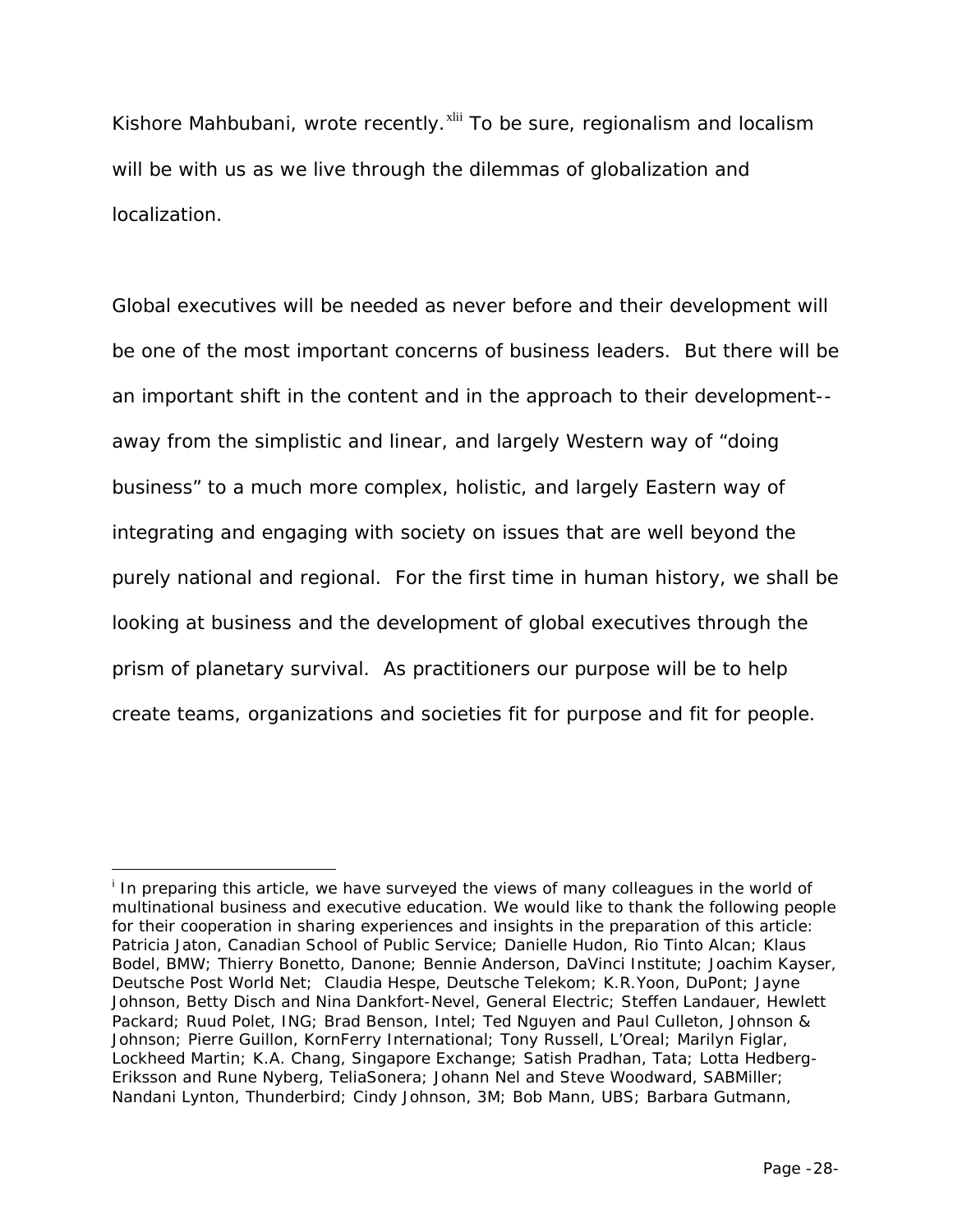Volkswagen; Pia Anderberg, Jim Bolt, Ira Cohen, Bev Davids, Lex Dilworth, Udo Dierk, Chantal Fleuret, Stephen Mercer, John R. O'Neil, Ake Reinholdsson, Scott Saslow, Eric Vaes, Bill Wiggenhorn, and the presenters from the community of practice that gather annually for the Global Forum on Executive Development and Business Driven Action Learning. See www.GlobalForumActionLearning.com

 $\overline{a}$ 

<span id="page-28-0"></span><sup>ii</sup> See Lesley Wroughton, "Spotlight shifting as IMF meets: World finance leaders gather this weekend for first time since credit turmoil began", Reuters News Agency, Global and Mail (Toronto), 18 October, 2007, p. B11; "IMF cuts forecast for '08 global economy", International Herald Tribune, 18 October, 2007, p. 10; New York Times, 19 January 2008, "G.E. Profits Rise".

<span id="page-28-1"></span><sup>iii</sup> Floyd Norris, "The Bubble Risks in China", International Herald Tribune, 20-21 October, 2007, p. 18.

<span id="page-28-2"></span>iv Antoine van Agtmael, The Emerging Markets Century: How a New Breed of World-Class Companies Is Overtaking the World. New York: Free Press, 2007, p. 31.

<span id="page-28-3"></span><sup>v</sup> Michael T. Klare, Rising Powers, Shrinking Planet: The New Geopolitics of Energy. New York: Henry Holt, 2008; on food prices see, "Briefing. Food and the Poor: The New Face of Hunger", The Economist, April 19, 2008, pp. 32-34.

<span id="page-28-4"></span>vi "Briefing: Sovereign-wealth Funds: Asset-Backed Insecurity", The Economist, January 19, 2008, pp.78-80.

<span id="page-28-5"></span>vii UN University Institute for Environment and Human Security in Bonn as cited in "In warmer world, threat of cold war", International Herald Tribune, 24 October, 2007, p.1.

<span id="page-28-6"></span>vill See, Paul Collier, The Bottom Billion: Why the Poorest Countries are Failing and What Can Be Done About It. New York: Oxford University Press, 2007, p. 4. On China and India and consumers, see a McKinsey study cited in Foreign Policy, November-December, 2007, p. 20.

<span id="page-28-7"></span><sup>ix</sup> See, Fareed Zakaria, The Post-American World. New York: W.W. Norton, 2008, pp. 8-9.

<span id="page-28-8"></span><sup>x</sup> National Petroleum Council, "Facing the hard truths about energy: a comprehensive view to 2030 of global oil and natural gas, July 2007 and online: www.npc.org and Future Survey, November 2007, pp. 6-7.

<span id="page-28-9"></span> $x$ <sup>i</sup> "The Challengers", The Economist, January 12, 2008, pp. 62-64.

<span id="page-28-10"></span>xii For the Shell scenarios see, www.shell.com/scenarios; Peter F. Drucker, Managing in Turbulent Times. New York, Harper & Row, 1980.

<span id="page-28-11"></span>xiii Morgan W. McCall, Jr. and George P. Hollenbeck, Developing Global Executives: The Lessons of International Experience. Boston: Harvard Business School Press, 2002, p. 217.

<span id="page-28-12"></span>xiv The only group that appears to have the answers are some business schools. One in particular claimed that "only a global Executive MBA can create global leaders", Globe and Mail (Toronto), 5 April 2008, p. A3. See also the description of Harvard's Advanced Management Program, "Transforming Proven Leaders into Global Executives". The most recent announcement is for Latin American "top executives…in response to the growing demand for executives in the region to compete in an international environment … [The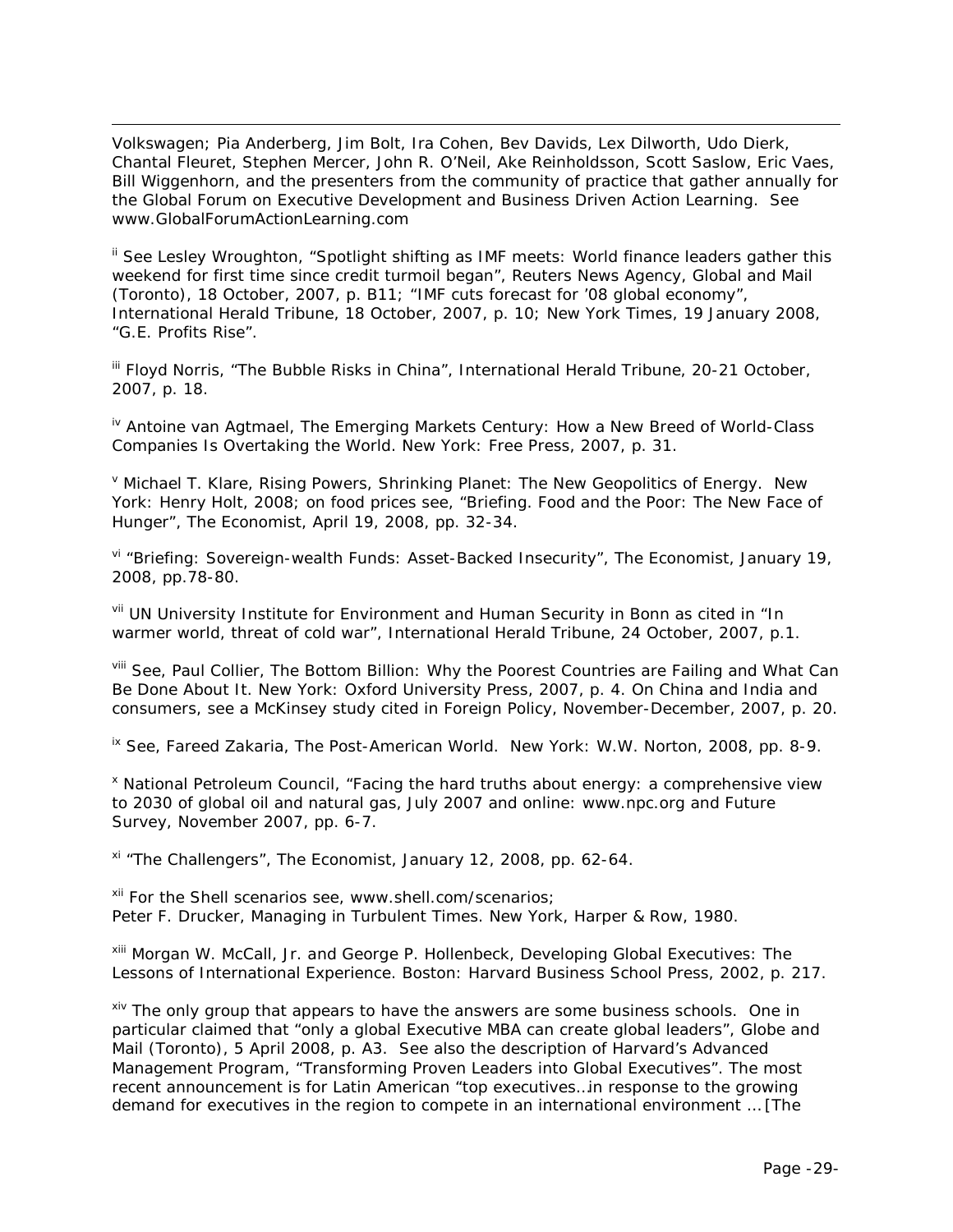program] has been… designed to help Latin American executives develop strategies to position their organisations as global leaders". Wharton, IESE, and CEIBS in Shanghai are collaborating on this venture. See, Linda Anderson, "International Programme for Executives", Financial Times (FT.com), May 20, 2008.

 $\overline{a}$ 

<span id="page-29-0"></span>xv On General Electric, see for example, Jack Welsh with John A. Byrne, Jack: What I've Learned Leading a Great Company and Great People. London: Hodder Headline Publishing, 2001, chapter 19, pp. 301-315; and Noel M. Tichy and Stratford Sherman, Control Your Destiny or Someone Else Will: How Jack Welch is Making General Electric the World's Most Competitive Company. New York: Doubleday, 1993, chapter 15, "Globalization", pp. 181- 192; for ABB, see Kevin Barham and Claudia Heimer, ABB, the Dancing Giant: Creating the Globally Connected Corporation. London: Financial Times-Pitman Publishing, 1998.

<span id="page-29-1"></span>xvi See for example: James L. Peters and Barbara H. Peters, eds., Developing Tomorrow's Managers, Report Number 984, The Conference Board. New York: The Conference Board, 1991.Kevin Barham and Marion Devine, The Quest for the International Manager" A Survey of Global Human Resource Strategies. Special Report No. 2098. London: Economist Intelligence Unit and Ashridge [1990]; J. Bernard Keys and Robert M. Fulmer, eds., Executive Development and Organizational Learning for Global Business. New York: International Business Press, 1998; Mark E. Mendenhall, Torsten M. Kuhlmann and Gunter K. Stahl, eds., Developing Global Business Leaders: Policies, Processes, and Innovations. Westport, Connecticut: 2001; Michael Moynihan, The Economist Intelligence Unit Global Manager: Recruiting, Developing, and Keeping World Class Executives. New York: McGraw-Hill, 1993; Stephen H. Rhinesmith, A Manager's Guide to Globalization: Six Skills for Success in a Changing World. New York: McGraw-Hill, 1996.

<span id="page-29-2"></span>xvii U.N. Conference on Trade and Development, World Investment Report, 2005. New York and Geneva: United Nations, 2005) as cited in Pankaj Ghemawat, Redefining Global Strategy: Crossing Borders in a World Where Differences Still Matter. Boston: Harvard Business School Press, 2007, p. 13.

<span id="page-29-3"></span>xvill A statement from a US-based technology company. 85% of their sales and 50% of their employees are from outside the US.

<span id="page-29-4"></span>xix Hal Weitzman and Francesco Guerrera, "US manufacturers warned on insularity", FT.com, 18 December, 2007.

<span id="page-29-5"></span>xx John Lechleiter, COO of Eli Lilly as cited in Geoff Colvin, "How Top Companies Breed Stars", Fortune, September 20, 2007, and from cnnmoney.com

<span id="page-29-6"></span><sup>xxi</sup> David Everhart, "Leadership Competencies in Asia: Different from the West?", Korn/Ferry International, The 13<sup>th</sup> Global Forum on Executive Development and Business Driven Action Learning, Seoul, Korea, 23 June, 2008.

<span id="page-29-7"></span>xxii Kishore Sengupta, Tarek K. Abdel-Hamid, and Luk N. Van Wassenhove, "The Experience Trap", Harvard Business Review, February 2008, pp. 94-101.

xxiii Erik de Hann, Learning with Colleagues: An Action Guide for Peer Consultation. New York: Palgrave Macmillan, 2005; The McKinsey Quarterly, The 21<sup>st</sup>-Century Corporation. New York, 2007, especially pp, 36-61. See also, Elisabeth Lank, Collaborative Advantage: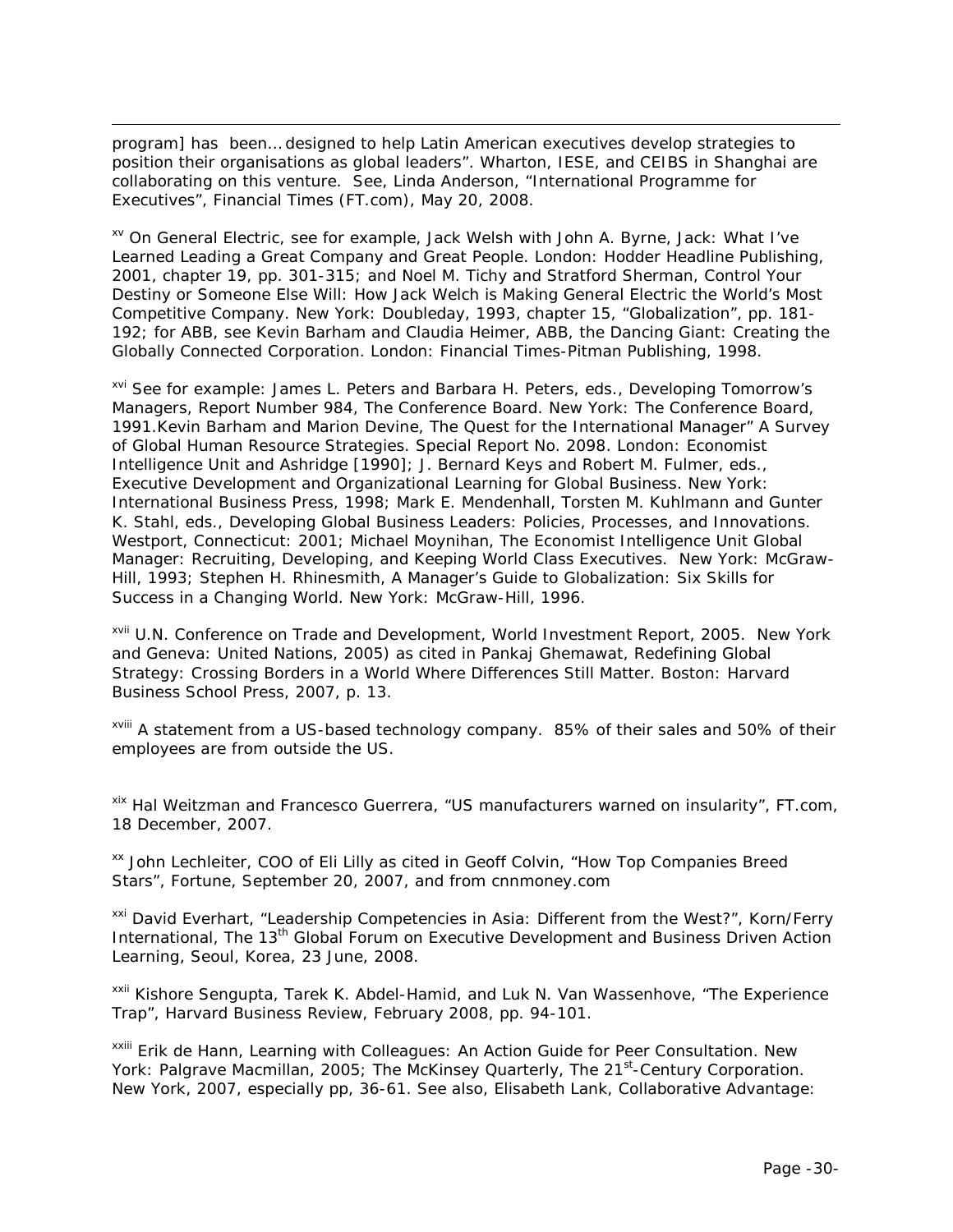How Organizations Win by Working Together. New York: Palgrave Macmillan, 2006. This also includes the formation of "communities of practice, purpose and interest", pp. 141-158.

 $\overline{a}$ 

<span id="page-30-0"></span>xxiv For more on this trend, see, James F. Bolt and Yury Boshyk, "Using Action Learning for Executive Development", in James F. Bolt, The Future of Executive Development. [San Francisco]: Executive Development Associates, 2005, pp. 86-99.

<span id="page-30-1"></span>xxv Ed Cohen, Leadership Without Borders: Successful Strategies from World-Class Leaders. New York: Singapore, 2007, pp.131-137; interview with Scott Saslow, President, Executive Development Institute.

<span id="page-30-2"></span>xxvi Zbigniew Brzezinski, Second Chance: Three Presidents and the Crisis of American Superpower. New York: Basic Books, 2007, p. 154. Paul Collier, The Bottom Billion: Why the Poorest Countries are Failing and What Can Be Done About It. Oxford: Oxford University Press, 2007; and also Thomas P.M. Barnett, The Pentagon's New Map: War and Peace in the Twenty-First Century. New York: Putnam, 2004.

<span id="page-30-3"></span>xxvii "Investors target the next tier of developing countries", International Herald Tribune, 2 April 2008. The N-11 was a term coined by researchers at Goldman Sachs.

<span id="page-30-4"></span>xxviii A reference to Don Edward Beck and Christopher Cowan, Spiral Dynamics: Mastering Values, Leadership and Change. New York: Wiley, 2005.

<span id="page-30-5"></span>xxix Nandani Lynton and Kirsten Hogh Thogersen, "How China Transforms an Executive's Mind", Organizational Dynamics, vol. 35, No. 2, 2006, p.170. On some of the cultural issues see also, Zeynep Aycan, "Leadership and Teamwork in the Developing Country context", in Henry W. Lane, Martha L. Maznevski, Mark E. Menenhall and Jeanne McNett, eds, The Blackwell Handbook of Global Management: A Guide to Managing Complexity. Oxford: Blackwell, 2006, pp. 406-419.

<span id="page-30-6"></span>xxx A point well made as well by Eric Olson, "Achieving Success in the Globalization of Leadership Development", in David Dotlich and Jim Noel, eds., The 2008 Pfeiffer Annual: Leadership Development. San Francisco: Wiley, 2008, p. 87.

<span id="page-30-7"></span>xxxi Matthew Guthridge and Asmus B. Komm, "Why Multinationals Struggle to Manage Talent", The McKinsey Quarterly (May, 2008).

<span id="page-30-8"></span>xxxii On "threefolding" see, Nicanor Perlas, Shaping Globalization: Civil Society, Cultural Power and Threefolding. New Society Publishers, 2003.

<span id="page-30-9"></span>xxxiii Jesse Hempel and Seth Porges, "It Takes a Village – and a Consultant: PwC tests partners by sending them to work in poor nations", Business Week September 6, 2004.

<span id="page-30-10"></span> $xxxiv$  Gerhard Meier, "DaimlerChrysler Top Talent Camp, 2007-2008", presentation at the 12<sup>th</sup> annual Global Forum on Executive Development and Business Driven Action Learning, Dublin, 19 June, 2007, available at [www.GlobalForumActionLearning.com](http://www.globalforumactionlearning.com/)

<span id="page-30-11"></span> $xxxv$  Nina Dankfort-Nevel, Leadership, Innovation & Growth at GE", 13<sup>th</sup> Global Forum on Executive Development and Business Driven Action Learning, Seoul, Korea, 23 June, 2008; See the Intel presentation by Brad Benson, at the  $12<sup>th</sup>$  Global Forum on Executive Development and Business Driven Action Learning, Dublin, 22 June 2008. A similar but